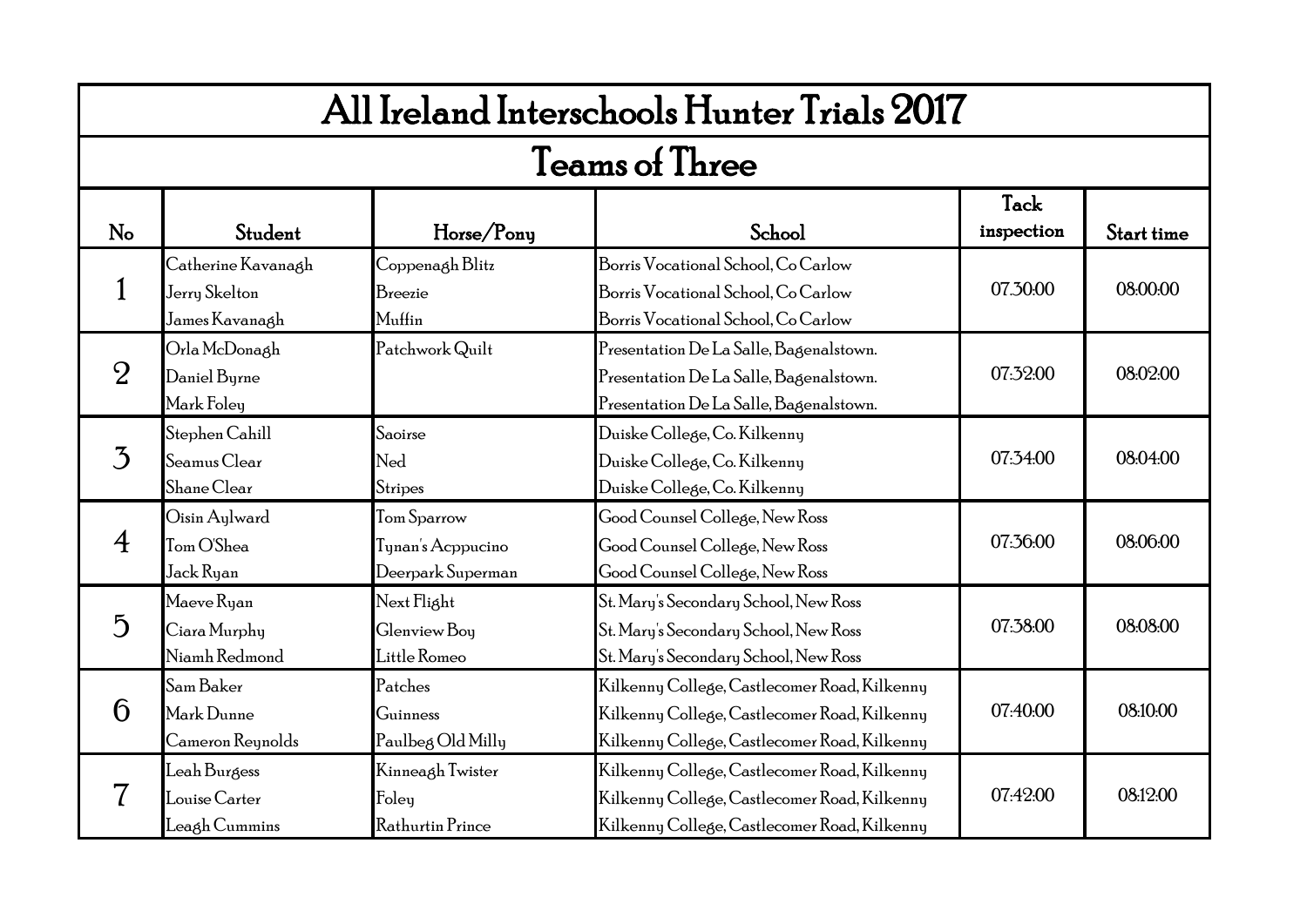|    | Owen De Pelsmaeker    | Magic Sanctum          | Kilkenny College, Castlecomer Road, Kilkenny |          |          |
|----|-----------------------|------------------------|----------------------------------------------|----------|----------|
| 8  | Annie Finn            | Coolkenno Lad          | Kilkenny College, Castlecomer Road, Kilkenny | 07:44:00 | 08:14:00 |
|    | Robbie Jackson        | All Ears               | Kilkenny College, Castlecomer Road, Kilkenny |          |          |
|    | Zeta Ashmore          | Castle Sunny Jim       | Kilkenny College, Castlecomer Road, Kilkenny |          |          |
| 9  | Robyn Hutchinson      | Arizona                | Kilkenny College, Castlecomer Road, Kilkenny | 07:46:00 | 08.16.00 |
|    | Ruth Burke            | My Late Find           | Kilkenny College, Castlecomer Road, Kilkenny |          |          |
|    | Kerri Ann Reamsbottom | Spirit                 | Castlecomer Community School, Co Kilkenny    |          |          |
| 10 | Hannah Doyle          | Hazel                  | Castlecomer Community School, Co Kilkenny    | 07:48:00 | 08:18:00 |
|    | Carlise Comerford     |                        | Castlecomer Community School, Co Kilkenny    |          |          |
|    | Trish Buggy           | Tulla                  | Castlecomer Community School, Co Kilkenny    |          |          |
| 11 | Liam Kenny            | Turtulla Coloured Lady | Castlecomer Community School, Co Kilkenny    | 07:50:00 | 08:20:00 |
|    | Conor Brennan         | <b>TBC</b>             | Castlecomer Community School, Co Kilkenny    |          |          |
|    | Sarah Dunne           | Watson                 | Gorey Community School, Co Wexford           |          |          |
| 12 | Eoghan Murphy         | Duke                   | Gorey Community School, Co Wexford           | 07:52:00 | 08:22:00 |
|    | Ellie Murphy          | Fin                    | Gorey Community School, Co Wexford           |          |          |
|    | Sean Stables          | Rocky                  | St Peter's College, Co Wexford               |          |          |
| 13 | Edmond Cleary         | Newtown Lash           | St Peter's College, Co Wexford               | 07:54:00 | 08:24:00 |
|    | Dylan Moore           | The Bishop Mike        | St Peter's College, Co Wexford               |          |          |
|    | Frank Ronan           | Alfie                  | St Peter's College, Co Wexford               |          |          |
| 14 | Walter Ronan          | Skippy                 | St Peter's College, Co Wexford               | 07:56:00 | 08:26:00 |
|    | Eoin Whelan           | Bosco                  | St Peter's College, Co Wexford               |          |          |
|    | Jordan Hart           | Otasor                 | Scoil Chonglais, Baltinglass, Co Wicklow     |          |          |
| 15 | Charlie Hart          | Light in the Eye       | Scoil Chonglais, Baltinglass, Co Wicklow     | 07:58:00 | 08:28:00 |
|    | David Fox             | Jack                   | Scoil Chonglais, Baltinglass, Co Wicklow     |          |          |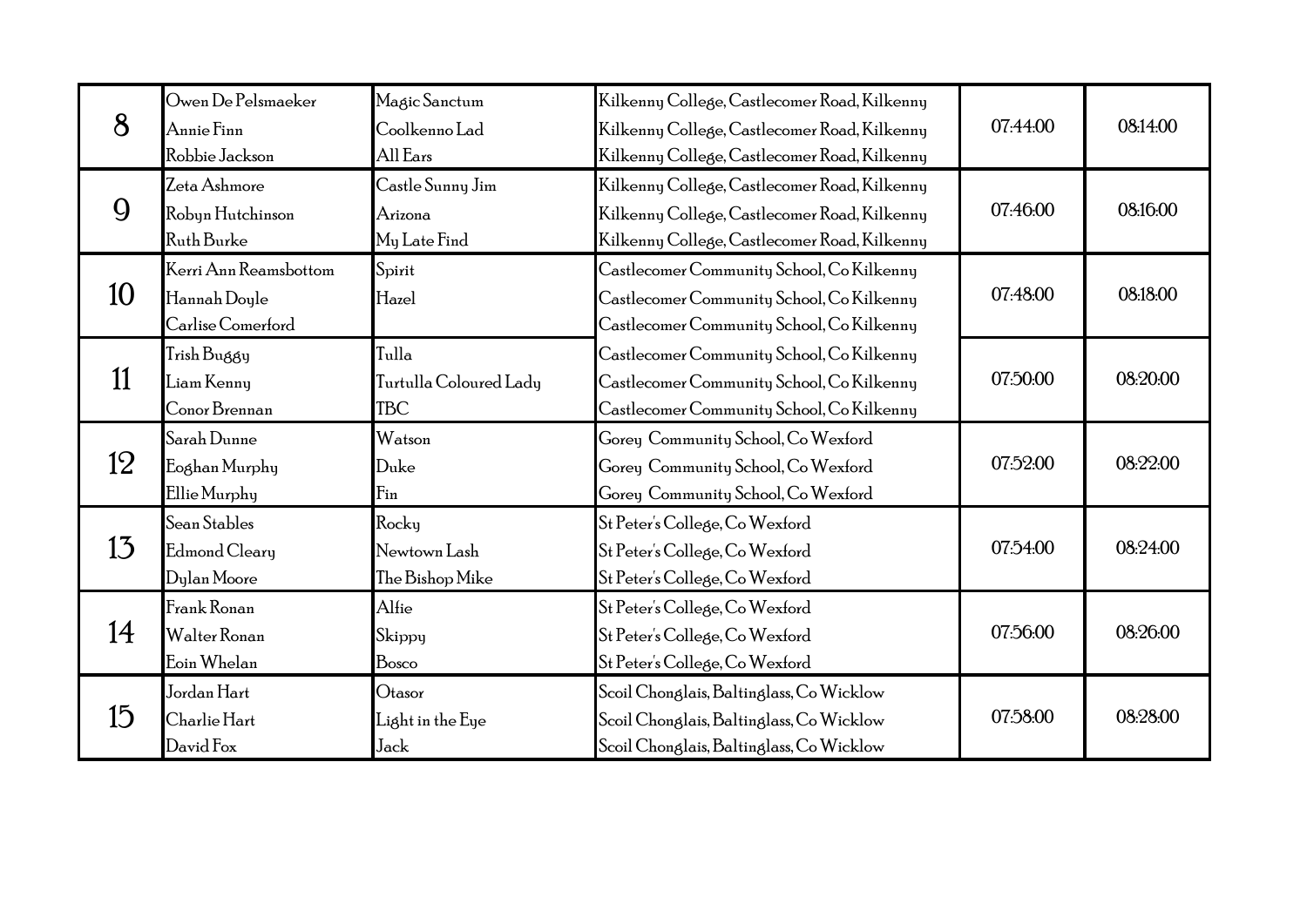|    | Amy Carroll          | Farrig Master Murphy     | Newbridge College, Kildare          |          |          |
|----|----------------------|--------------------------|-------------------------------------|----------|----------|
| 16 | Emily O'Brien        | Garnavilla Bob           | Newbridge College, Kildare          | 08:00:00 | 08:30:00 |
|    | Caagh Sweeney        | Kippure Sepple View Jack | Newbridge College, Kildare          |          |          |
|    | Sophie Carroll       | Dexter                   | Newbridge College, Kildare          |          |          |
| 17 | Rachel Ross          | Kilnatic Brownie         | Newbridge College, Kildare          | 08:02:00 | 08:32:00 |
|    | Conor Cassidy        | Kiloughter Nugget        | Newbridge College, Kildare          |          |          |
|    | Jack Ross            | Lady                     | Newbridge College, Kildare          |          |          |
| 18 | Max Ross             | Ballydavid Souz          | Newbridge College, Kildare          | 08:04:00 | 08:34:00 |
|    | Charlie O'Dwyer      | B-Boda Bailey            | Newbridge College, Kildare          |          |          |
|    | Nadine Dunne         | Kells Cross              | St Ciaran's Community School, Kells |          |          |
| 19 | Paddy Finegan        | Fire Blaze               | St Ciaran's Community School, Kells | 08:06:00 | 08:36:00 |
|    | Luke Galligan        | Flash                    | St Ciaran's Community School, Kells |          |          |
|    | Sarah Seymour        | Strapping Silver         | St Mary's Secondary School, Nenagh  |          |          |
| 20 | Ellie Spain          | Alvin                    | St Mary's Secondary School, Nenagh  | 08:08:00 | 08:38:00 |
|    | Keela O'Brien        | Artimus                  | St Mary's Secondary School, Nenagh  |          |          |
|    | Aimee Toner          | Glenmore Lady            | Newtown School, Waterford City      |          |          |
| 21 | Orla Treacy          | Mr.M.                    | Newtown School, Waterford City      | 08:10:00 | 08:40:00 |
|    | Lilias Maclean       | Rockhill Bobby           | Newtown School, Waterford City      |          |          |
|    | Jack Martin          |                          | Castleknock College, Dublin         |          |          |
| 22 | Jordan Kidd          |                          | Castleknock College, Dublin         | 08:12:00 | 08:42:00 |
|    | Cathal Mitchell      |                          | Castleknock College, Dublin         |          |          |
|    | Sarah Fitzpatrick    | Odin's Pride             | The King's Hospital, Dublin         |          |          |
| 23 | Phoebe Nicholson     | Mustical Wish            | The King's Hospital, Dublin         | 08:14:00 | 08:44:00 |
|    | George Conolly-Carew | Coolteen Diamond         | The King's Hospital, Dublin         |          |          |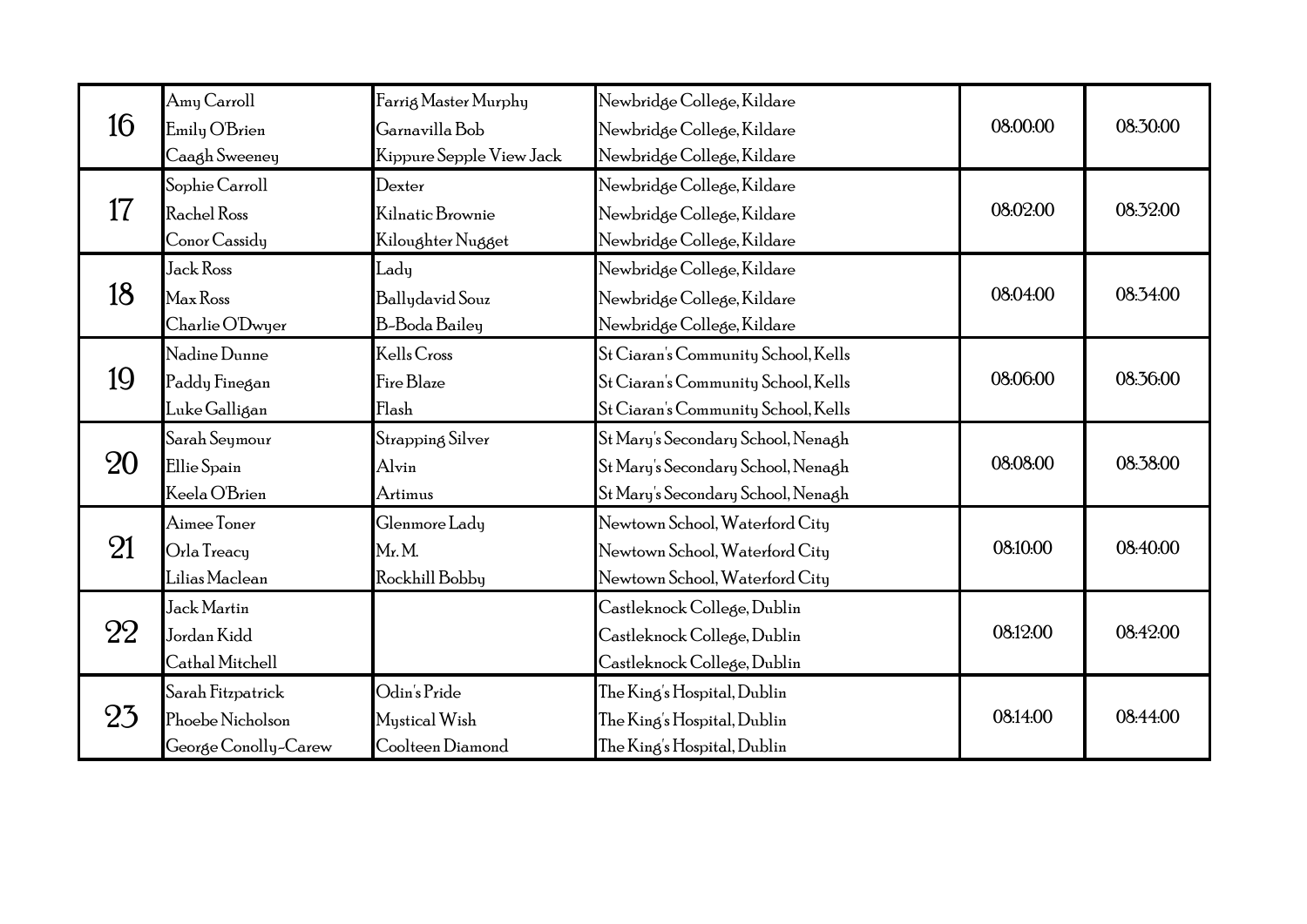|                 | Kate Molony             | Breeze             | Ursuline Convent, Thurles                   |          |          |
|-----------------|-------------------------|--------------------|---------------------------------------------|----------|----------|
| 24              | Henny Sheeran           | Kinkluny           | Ursuline Convent, Thurles                   | 08:16:00 | 08:46:00 |
|                 | Stephanie Kelly         | Miseog Bailey      | Ursuline Convent, Thurles                   |          |          |
|                 | Saoirse Fogarty         | Casper             | Ursuline Convent, Thurles                   |          |          |
| 25              | Ella Murphy             | Sky                | Ursuline Convent, Thurles                   | 08:18:00 | 08:48:00 |
|                 | Olivia Swan             | Drimcong Ashling   | Ursuline Convent, Thurles                   |          |          |
|                 | Molly McGuinness        | Hector             | St. Joseph's, Navan                         |          |          |
| 26              | Clara McAteer           | Blondie            | St. Joseph's, Navan                         | 08:20:00 | 08:50:00 |
|                 | Niamh McGovern          | Clover             | St. Joseph's, Navan                         |          |          |
|                 | Aoibheann Duggan        | Elysium            | Presentation Secondary School, Thurles      |          |          |
| 27              | Áine Duggan             | Scott              | Presentation Secondary School, Thurles      | 08:22:00 | 08:52:00 |
|                 | Niamh Murphy            | Texas Daylight     | Presentation Secondary School, Thurles      |          |          |
|                 | Pat Carroll             | Tintreach Bán      | Our Lady's Secondary School, Templemore     |          |          |
| 28              | Aaron Fogarty           | Cynthia            | Our Lady's Secondary School, Templemore     | 08:24:00 | 08:54:00 |
|                 | Katie Mrnell            | Tinkerbell         | Our Lady's Secondary School, Templemore     |          |          |
|                 | Cillain O Brien         | Anglode Anchor Man | Gaelchólaiste, Luimnigh                     |          |          |
| 29              | Ciara Marsh             | Milltown Froda     | Gaelchólaiste, Luimnigh                     | 08:26:00 | 08:56:00 |
|                 | Camron O'Neill-Matthews | Inchmore Range     | Gaelchólaiste, Luimnigh                     |          |          |
|                 | Charlie Ahern           | Kilteely Gypsy     | Gaelchólaiste, Luimnigh                     |          |          |
| 30              | Laura Doherty           | Pippa              | Gaelchólaiste, Luimnigh                     | 08:28:00 | 08:58:00 |
|                 | Leah Moloney            | Cal                | Gaelchólaiste, Luimnigh                     |          |          |
|                 | Sarah Jane Cooke        | Clydagh Dew        | John the Baptist Community School, Limerick |          |          |
| $\overline{31}$ | Katey Dalton            | Sandy              | John the Baptist Community School, Limerick | 08:30:00 | 09:00:00 |
|                 | Alan Gleeson            | Patch              | John the Baptist Community School, Limerick |          |          |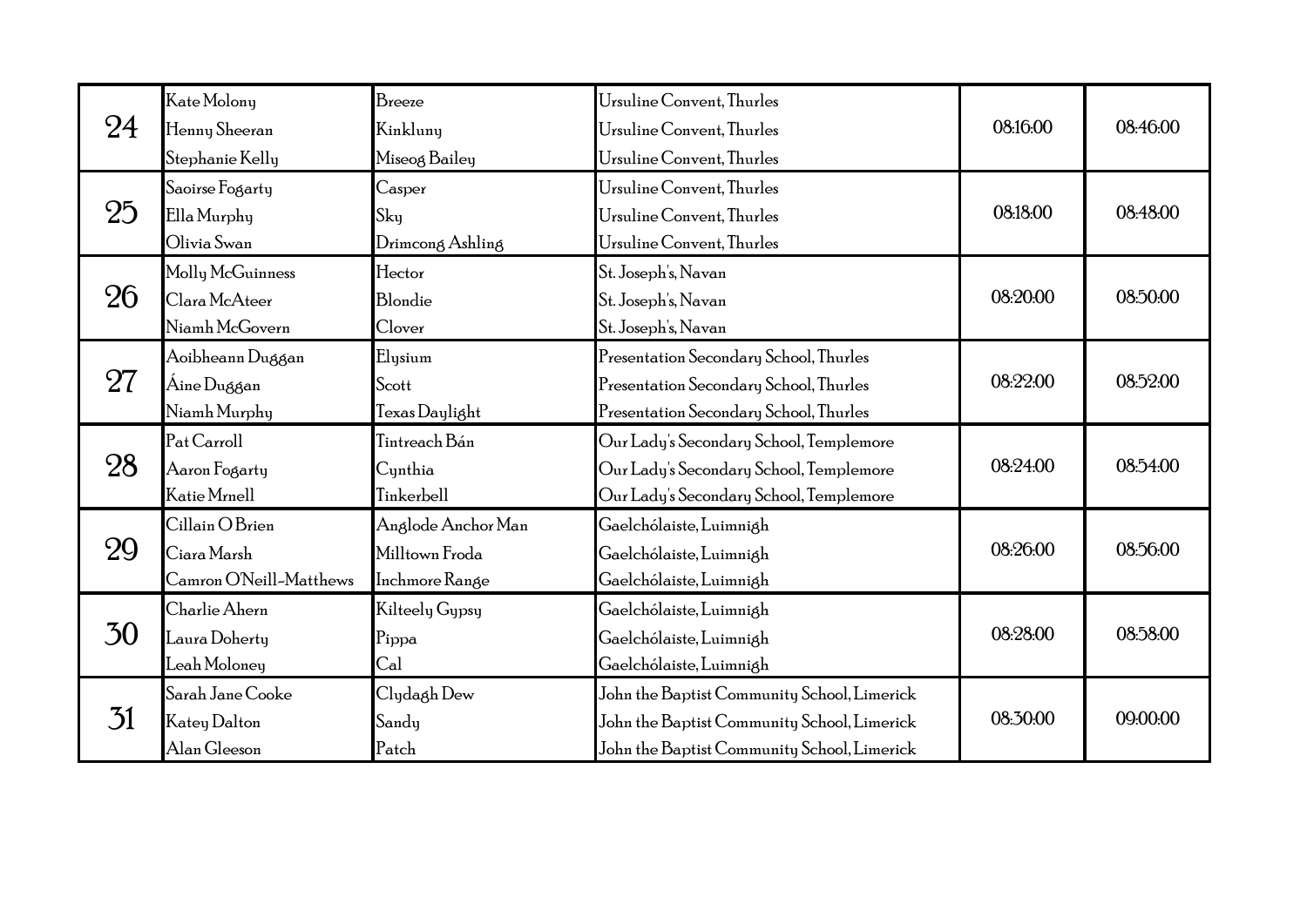| 32 | Connor Burke<br>Nes Fox<br>Connor Hannon           | Chester<br>Connies Way<br>Maximus the Great           | John the Baptist Community School, Limerick<br>John the Baptist Community School, Limerick<br>John the Baptist Community School, Limerick       | 08:32:00 | 09:02:00 |
|----|----------------------------------------------------|-------------------------------------------------------|-------------------------------------------------------------------------------------------------------------------------------------------------|----------|----------|
| 33 | Henry Farrell<br>Harry Swan<br>Tim Hyde            | Cappaquin Lady<br>Villa Prince<br>Angel               | Glenstal Abbey School, Co Limerick<br>Glenstal Abbey School, Co Limerick<br>Glenstal Abbey School, Co Limerick                                  | 08:34:00 | 09:04:00 |
| 34 | Dan Hyde<br>Charlie McCartan<br>Angus MacDonald    | Dellboy<br>Larry<br>Ben                               | Glenstal Abbey School, Co Limerick<br>Glenstal Abbey School, Co Limerick<br>Glenstal Abbey School, Co Limerick                                  | 08:36:00 | 09:06:00 |
| 35 | Lorna Murpy<br>Abbie Fitzgibbon<br>Caoimhe Collins | TikTok Copper<br>Cregane Copper<br>Allenspark Thunder | St Mary's Charleville, Co Cork<br>St Mary's Charleville, Co Cork<br>St Mary's Charleville, Co Cork                                              | 08:38:00 | 09:08:00 |
| 36 | Grace Evans<br>Abbie Douglas<br>Kathy Rispin       | Cooch<br>Ozzie<br>Flicka                              | Scoil Mhuire, Meath<br>Scoil Mhuire, Meath<br>Scoil Mhuire, Meath                                                                               | 08:40:00 | 09:10:00 |
| 37 | Hannah Landy<br>Katie Moran<br>Damien Loughnane    | Holly<br>Chester<br>Diamond                           | St Brendans Comminity School, Birr, Co Offaly<br>St Brendans Comminity School, Birr, Co Offaly<br>St Brendans Comminity School, Birr, Co Offaly | 08:42:00 | 09.12.00 |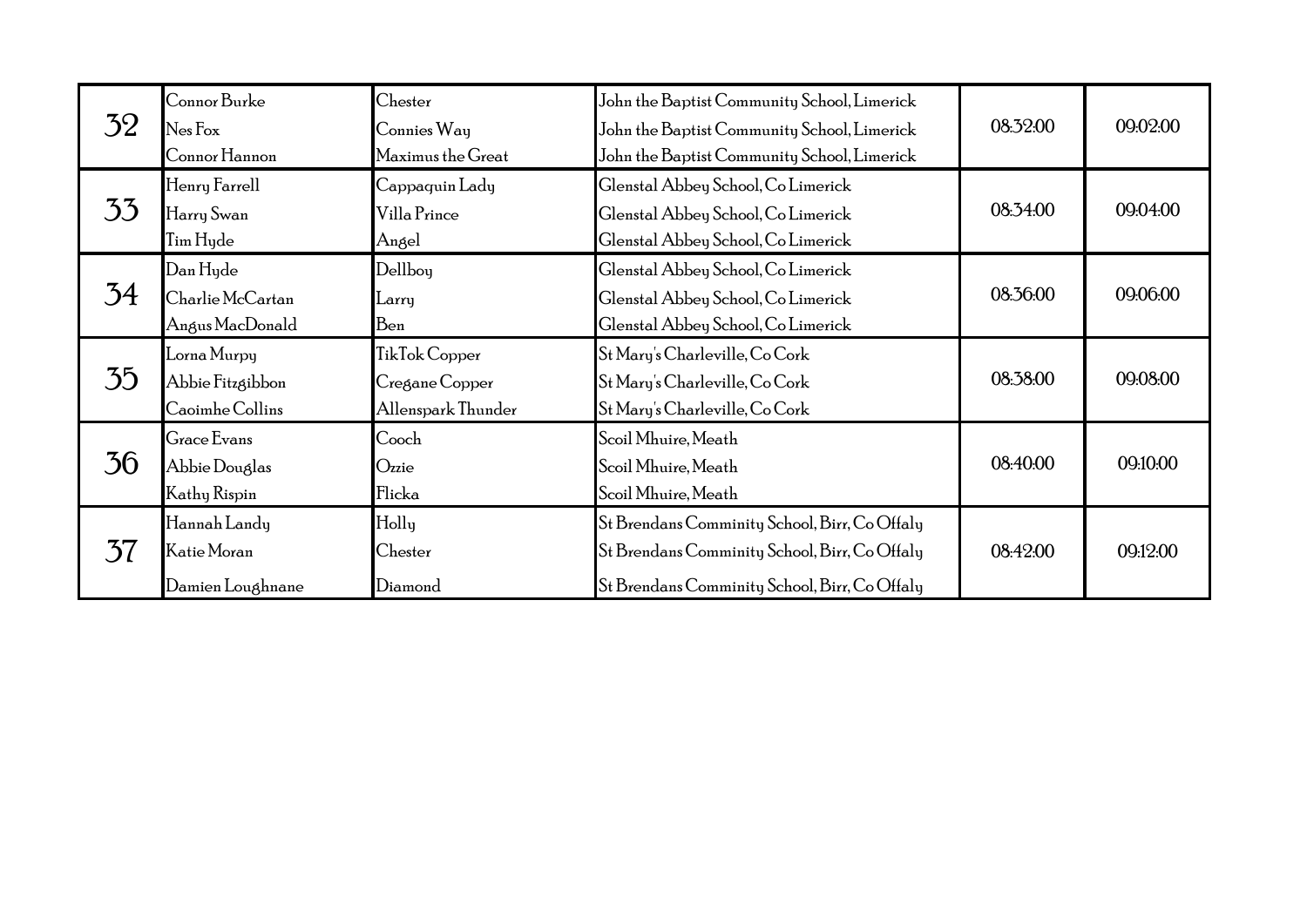|    | Senior Individuals |                      |                                              |            |            |  |  |  |
|----|--------------------|----------------------|----------------------------------------------|------------|------------|--|--|--|
|    |                    |                      |                                              | Tack       |            |  |  |  |
| No | Student            | Horse/Pony           | School                                       | inspection | Start time |  |  |  |
|    | Jerry Skelton      | Breezie              | Borris Vocational School, Co Carlow          | 09:00:00   | 09:30:00   |  |  |  |
|    | 2 Rachel Doyle     | Chappy               | Borris Vocational School, Co Carlow          | 09:01:00   | 09:31:00   |  |  |  |
|    | 3 Declan Deegan    | Much Too Much        | Borris Vocational School, Co Carlow          | 09:02:00   | 09:32:00   |  |  |  |
|    | 4 Liam Lawlor      | Porchevodda Lisa     | Borris Vocational School, Co Carlow          | 09:03:00   | 09:33:00   |  |  |  |
|    | 5 Orla McDonagh    |                      | Presentation De La Salle, Bagenalstown       | 09:04:00   | 09:34:00   |  |  |  |
|    | 6 Daniel Byrne     |                      | Presentation De La Salle, Bagenalstown       | 09:05:00   | 09:35:00   |  |  |  |
|    | 7 Mark Foley       |                      | Presentation De La Salle, Bagenalstown       | 09:06:00   | 09:36:00   |  |  |  |
|    | 8 Jason Foley      |                      | Presentation De La Salle, Bagenalstown       | 09:07:00   | 09:37:00   |  |  |  |
|    | 9 Grace Costello   | Slieve Bloom Lass    | Our Lady of Lourdes, Rosbercon, Co Wexford   | 09:08:00   | 09:38:00   |  |  |  |
|    | 10 Hannah Holden   | Bobby                | Our Lady of Lourdes, Rosbercon,Co Wexford    | 09:09:00   | 09:39:00   |  |  |  |
|    | 11 Amy McDonald    | Jinxy                | Presentation College, Carlow                 | 09:10:00   | 09:40:00   |  |  |  |
|    | 12 Emily Moore     | Timahoe Gordon       | St Leo's College, Carlow                     | 09:11:00   | 09:41:00   |  |  |  |
|    | 13 Jane Hosey      | Marianne Mac Danziga | St Leo's College, Carlow                     | 09:12:00   | 09:42:00   |  |  |  |
|    | 14 Ciara Murphy    | Glenview Boy         | St Mary's Secondary School, New Ross         | 09:13:00   | 09:43:00   |  |  |  |
|    | 15 Maeve Ryan      | Next Flight          | St Mary's Secondary School, New Ross         | 09:14:00   | 09:44:00   |  |  |  |
|    | 16 Oisín Aylward   | Tom Sparrow          | Good Counsel College, New Ross               | 09:15:00   | 09:45:00   |  |  |  |
|    | 17 Seamus Clear    | Ned                  | Duiske College, Co. Kilkenny                 | 09:16:00   | 09:46:00   |  |  |  |
|    | 18 Stephen Cahill  | Saoirse              | Duiske College, Co. Kilkenny                 | 09:17:00   | 09:47:00   |  |  |  |
|    | 19 Andy O'Donnell  | $_{\rm Quax}$        | Meanscoil na mBraithre, Kilkenny             | 09:18:00   | 09:48:00   |  |  |  |
|    | 20 Ciara Banville  | Diego Lad            | Loreto Secondary School, Wexford             | 09:19:00   | 09:49:00   |  |  |  |
|    | 21 Mark Dunne      | Guinness             | Kilkenny College, Castlecomer Road, Kilkenny | 09:20:00   | 09:50:00   |  |  |  |
|    | 22 Sam Baker       | Patches              | Kilkenny College, Castlecomer Road, Kilkenny | 09:21:00   | 09:51:00   |  |  |  |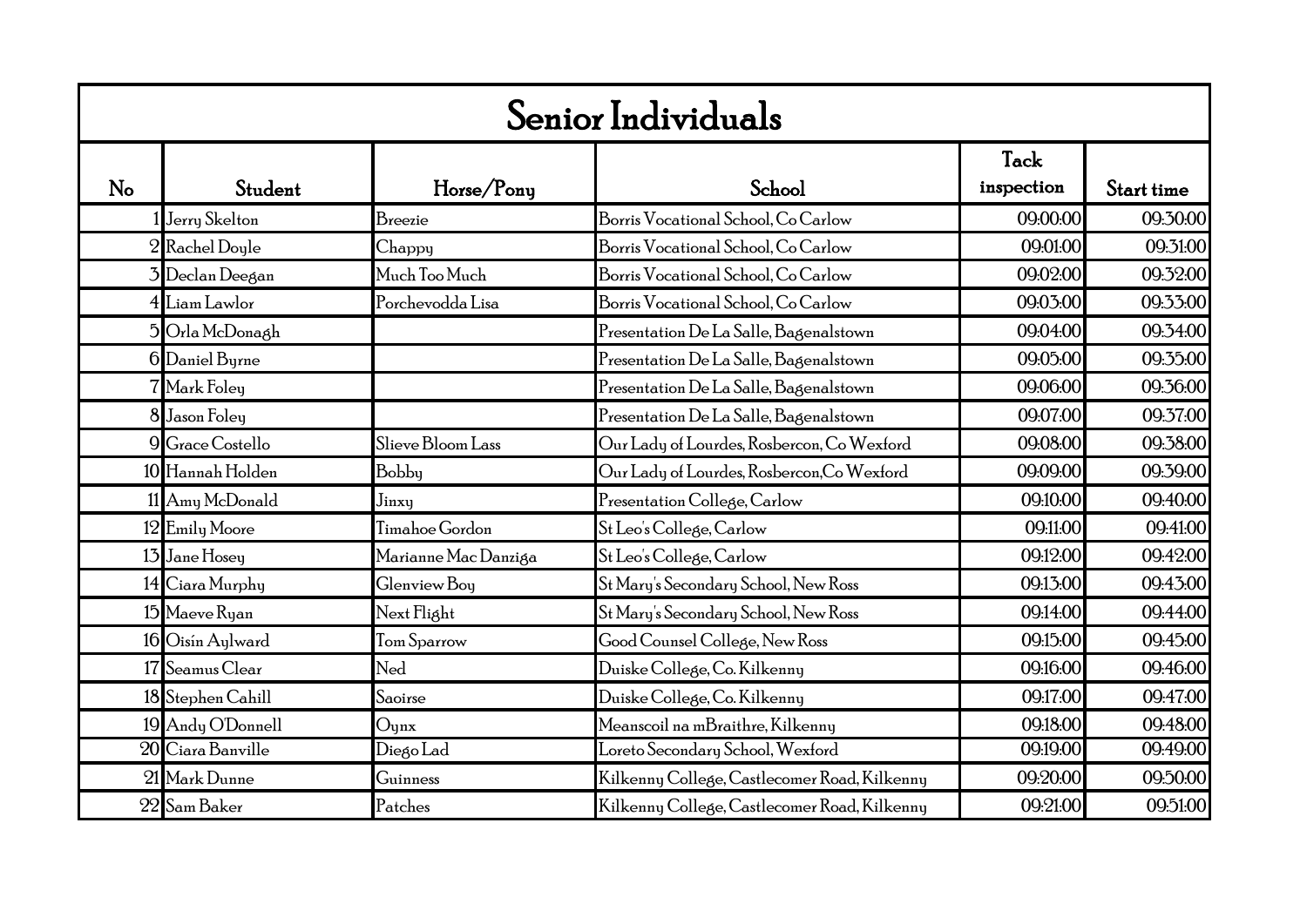| 23 Annie Finn           | Coolkenno Lad             | Kilkenny College, Castlecomer Road, Kilkenny | 09:22:00 | 09:52:00 |
|-------------------------|---------------------------|----------------------------------------------|----------|----------|
| 24 Elva Kerr            | Carrignafeela Touch       | Kilkenny College, Castlecomer Road, Kilkenny | 09:23:00 | 09:53:00 |
| 25 Anna Dowley          | Polly                     | Kilkenny College, Castlecomer Road, Kilkenny | 09:24:00 | 09:54:00 |
| 26 Robyn Hutchinson     | Arizona                   | Kilkenny College, Castlecomer Road, Kilkenny | 09:25:00 | 09:55:00 |
| 27 Ruth Cassin          | Blessington Little Cuckoo | Kilkenny College, Castlecomer Road, Kilkenny | 09:26:00 | 09:56:00 |
| 28 Cameron Reynolds     | Paulbeg Old Milly         | Kilkenny College, Castlecomer Road, Kilkenny | 09:27:00 | 09:57:00 |
| 29 Leagh Cmmins         | Rathurtin Prince          | Kilkenny College, Castlecomer Road, Kilkenny | 09:28:00 | 09:58:00 |
| 30 Leah Burgess         | Kinneagh Twister          | Kilkenny College, Castlecomer Road, Kilkenny | 09:29:00 | 09:59:00 |
| 31 Robbie Jackson       | All Ears                  | Kilkenny College, Castlecomer Road, Kilkenny | 09:30:00 | 10:00:00 |
| 32 Owen De Pelsmaeker   | Magic Sanctum             | Kilkenny College, Castlecomer Road, Kilkenny | 09:31:00 | 10:01:00 |
| 33 Louise Carter        | Foley                     | Kilkenny College, Castlecomer Road, Kilkenny | 09:32:00 | 10:02:00 |
| 34 Madeline Byrne       | Penny                     | Loreto College, Kilkenny                     | 09:33:00 | 10:03:00 |
| 35 Isabella Boyd        | Melview Surprise          | Loreto College, Kilkenny                     | 09:34:00 | 10:04:00 |
| 36 Emily Cody           | Midnight Twirl            | Presentation Secondary School, Kilkenny      | 09:35:00 | 10:05:00 |
| 37 Grace O'Donnell      | Blessington Willibe       | Presentation Secondary School,Thurles        | 09:36:00 | 10:06:00 |
| 38 Darragh Maher        | Princess Penelope         | St. Kieran's College, Kilkenny               | 09:37:00 | 10:07:00 |
| 39 Paul Kehoe           | The Big Lad               | Ardscoil na Trionóide, Athy                  | 09:38:00 | 10:08:00 |
| 40 Rachel Kelly         | Midget with a mission     | Ardscoil na Trionóide, Athy                  | 09:39:00 | 10:09:00 |
| 41 Anna McGrath         | Quickstep Helena          | Scoil Chonglais, Baltinglass, Co Wicklow     | 09:40:00 | 10:10:00 |
| 42 Jordan Hart          | Otasor                    | Scoil Chonglais,Baltinglass, Co Wicklow      | 09:41:00 | 10:11:00 |
| 43 Rachel Kenny         | <b>Black Beauty</b>       | Scoil Chonglais,Baltinglass, Co Wicklow      | 09:42:00 | 10:12:00 |
| 44 Ellie ONeill         | Zara                      | Castlecomer Community School, Co Kilkenny    | 09:43:00 | 10:13:00 |
| 45 Hannah Doyle         | Hazel                     | Castlecomer Community School, Co Kilkenny    | 09:44:00 | 10:14:00 |
| 46 Kerri Ann Ramsbottom | Spirit                    | Castlecomer Community School, Co Kilkenny    | 09:45:00 | 10:15:00 |
| 47 Liam Kenny           | Turtulla Coloured Lady    | Castlecomer Community School, Co Kilkenny    | 09:46:00 | 10:16:00 |
| 48 Trish Buggy          | Tulla                     | Castlecomer Community School, Co Kilkenny    | 09:47:00 | 10:17:00 |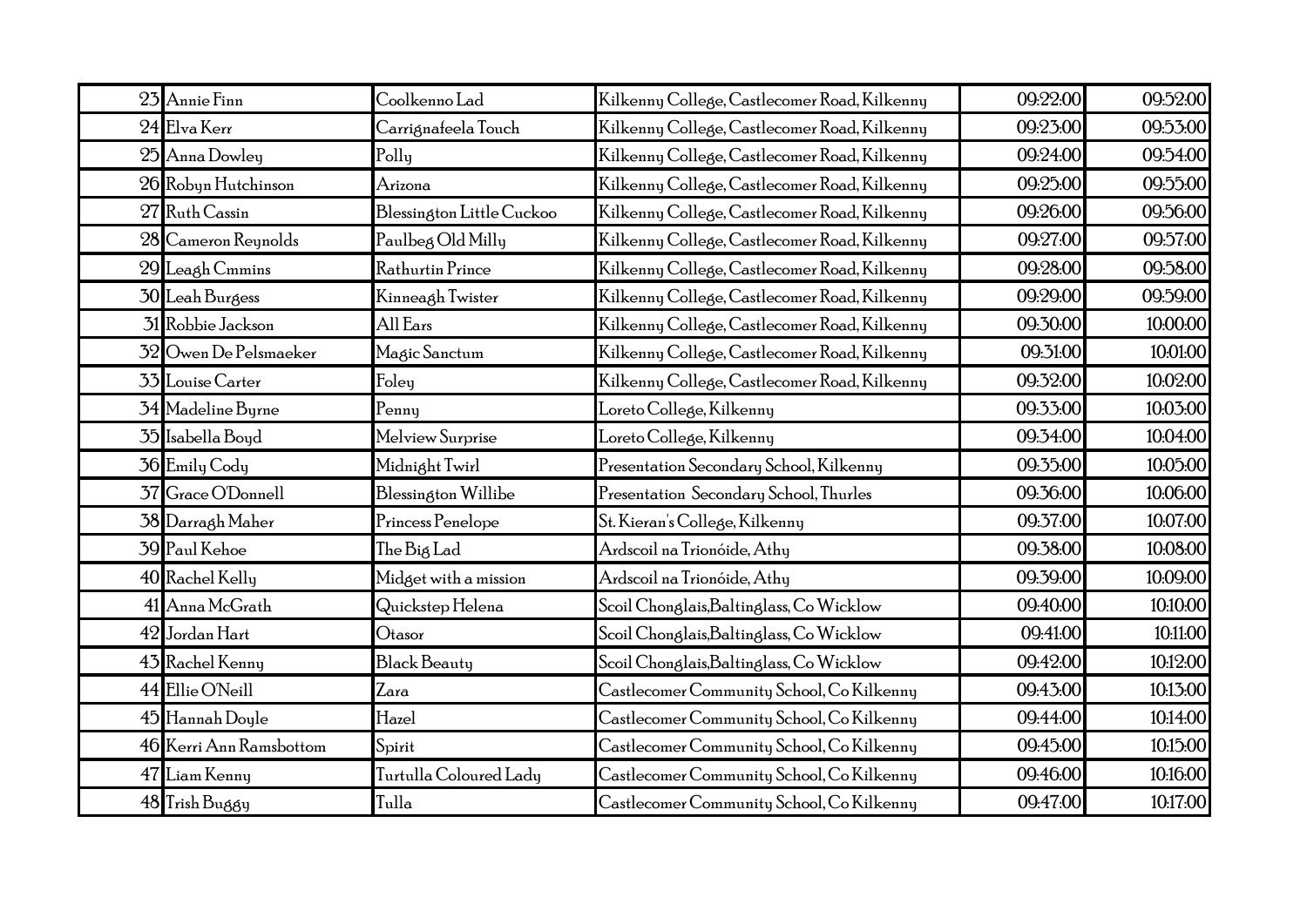| 49 Lauren Page       | Alfie                | Kildare Town Community School, Co Kildare | 09:48:00 | 10:18:00 |
|----------------------|----------------------|-------------------------------------------|----------|----------|
| 50 Amy Carroll       | Farrig Master Murphy | Newbridge College, Co Kildare             | 09:49:00 | 10:19:00 |
| 51 Conor Cassidy     | Killoughter Nugget   | Newbridge College, Co Kildare             | 09:50:00 | 10:20:00 |
| 52 Emily O'Brien     | Garnavilla Bob       | Newbridge College, Co Kildare             | 09:51:00 | 10:21:00 |
| 53 Rachel Ross       | Kilnatic Brownie     | Newbridge College, Co Kildare             | 09:52:00 | 10:22:00 |
| 54 Dylan Moore       | Sunflower            | St Peter's College, Wexford               | 09:53:00 | 10:23:00 |
| 55 Patrick Cullen    | Lady Starlight       | St Peter's College, Wexford               | 09:54:00 | 10:24:00 |
| 56 Cliona Mordaunt   | Mad Maggie           | Coláiste Bhríde, Carnew, Co Wicklow       | 09:55:00 | 10:25:00 |
| 57 Nicole Kelly      | Maggie               | Coláiste Bhríde, Carnew, Co Wicklow       | 09:56:00 | 10:26:00 |
| 58 Pierre Woods      | Tallyho Mayday       | Coláiste Bhríde, Carnew, Co Wicklow       | 09:57:00 | 10:27:00 |
| 59 Clodagh Jackman   | Imperial Imp         | Loreto Secondary School, Wexford          | 09:58:00 | 10:28:00 |
| 60 Alannah Lacey     | Chester              | Loreto Secondary School, Wexford          | 09:59:00 | 10:29:00 |
| 61 Andrea Dempsey    | Poulatar Diamond     | Presentation, Wexford                     | 10:00:00 | 10:30:00 |
| 62 Erin Reville      | Pixie                | Presentation Wexford                      | 10:01:00 | 10:31:00 |
| 63 Anna-Mai Stafford | Fireglow             | Bridgetown Vocational College, Co Wexford | 10:02:00 | 10:32:00 |
| 64 Christina Reddin  | Will                 | Portlaoise College, Co Laois              | 10:03:00 | 10:33:00 |
| 65 Jayna Griffin     | Gizmo                | Our Lady of Mercy, Waterford              | 10:04:00 | 10:34:00 |
| 66 Treasa Cody       | Rolo                 | Our Lady of Mercy, Waterford              | 10:05:00 | 10:35:00 |
| 67 Harry Fitzpatrick | Sapphire             | St Gerard's School, Bray, Co Wicklow      | 10:06:00 | 10:36:00 |
| 68 Caoimhe Hennebry  | Holly                | Scoil Mhuire, Carrick-on-Suir             | 10:07:00 | 10:37:00 |
| 69 Jessie Keane      | Flicka               | Scoil Mhuire, Carrick-on-Suir             | 10:08:00 | 10:38:00 |
| 70 Rachel Hearn      | Bailey               | Scoil Mhuire, Carrick-on-Suir             | 10:09:00 | 10:39:00 |
| 71 Emily Moore       | Fossey Owen          | St Leo's College, Carlow                  | 10:10:00 | 10:40:00 |
| 72 Rachel Doyle      | 101 Dalmations       | Borris Vocational School, Co Carlow       | 10:11:00 | 10:41:00 |
| 73 Aaron Smullen     | Hollie               | Scoil Ruain, Thurles                      | 10:12:00 | 10:42:00 |
| 74 Natasha Harding   | Princess             | St Anne's Secondary School, Tipperary     | 10:13:00 | 10:43:00 |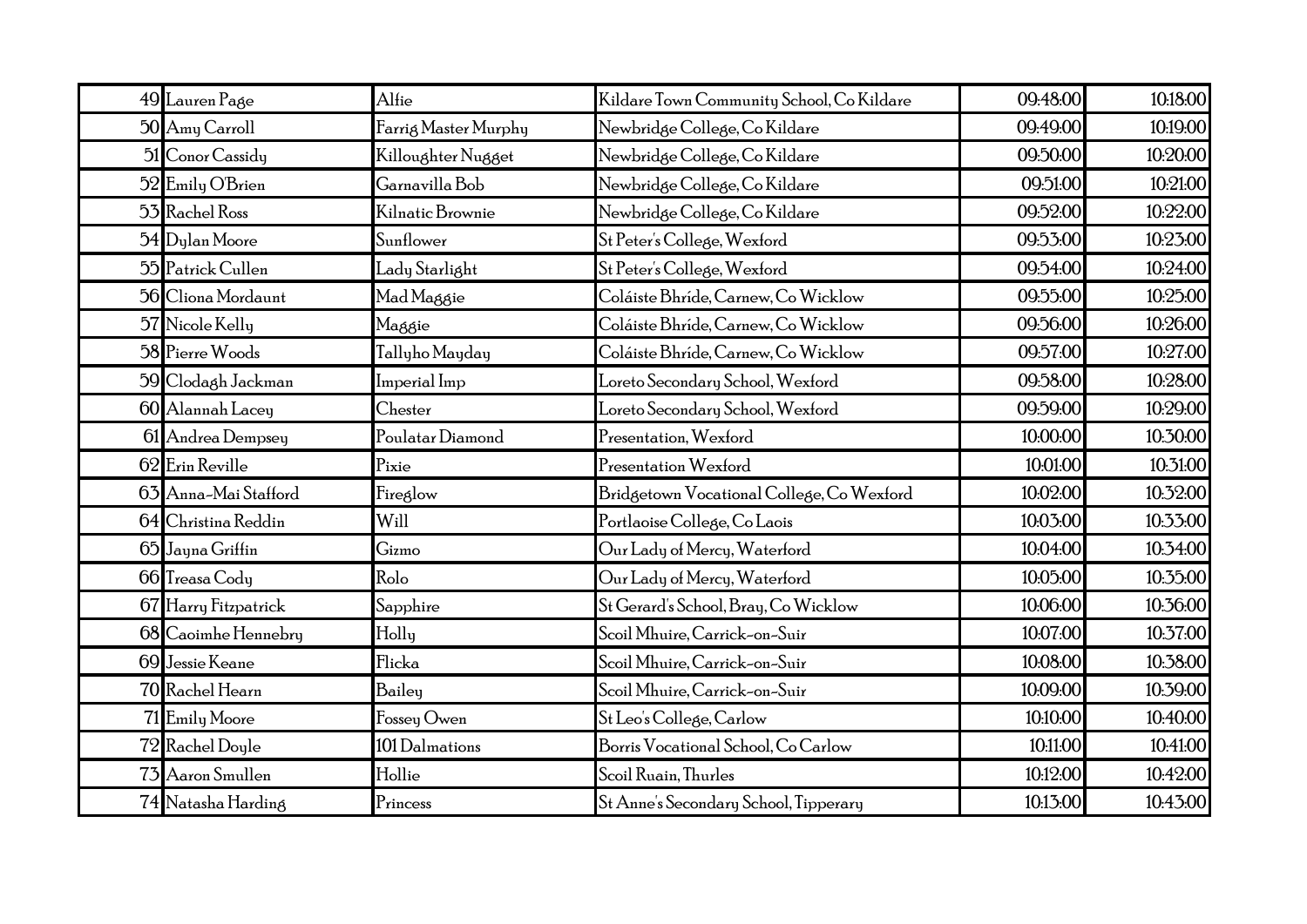| 75 Rebecca Ryan       | Ruby                   | St Anne's Secondary School, Tipperary          | 10:14:00 | 10:44:00 |
|-----------------------|------------------------|------------------------------------------------|----------|----------|
| 76 Emily Laffan       | Smokey Rock            | St. Declan's, Kilmacthomas, Waterford          | 10:15:00 | 10:45:00 |
| 77 Lua McCarthy       | Caim Hill              | The Abbey School, Tipperary                    | 10:16:00 | 10:46:00 |
| 78 Emily Meagher      | Nina                   | St. Joseph's College, Borrisoleigh,Thurles     | 10:17:00 | 10:47:00 |
| 79 Eoin Clinton       | Hunt Ball              | St. Ciaran's Community School, Kells, Co Meath | 10:18:00 | 10:48:00 |
| 80 Billy Seymour      | <b>Knawhill Silver</b> | St. Joseph's CBS, Nenagh                       | 10:19:00 | 10:49:00 |
| 81 Ciara Mullane      | Indie                  | Scoil Pól, Kilfinane, Limerick.                | 10:20:00 | 10:50:00 |
| 82 Sinéad Meaney      | Ollies Way             | Presentation Secondary School, Mitchelstown    | 10:21:00 | 10:51:00 |
| 83 Alice Tobin        | Chuincge Fear Sneachta | Loreto Secondary School, Clonmel, Co Tipperary | 10:22:00 | 10:52:00 |
| 84 Aoibhín Coady      | Bellaire               | Loreto Secondary School, Clonmel, Co Tipperary | 10:23:00 | 10:53:00 |
| 85 Ben Love           | Misty                  | Dunshaughlin Community College, Co Meath       | 10:24:00 | 10:54:00 |
| 86 Jomana Hosny       | Coco                   | Dunshaughlin Community College, Co Meath       | 10:25:00 | 10:55:00 |
| 87 Sophie Crook       | Jimmy                  | Dunshaughlin Community College, Co Meath       | 10:26:00 | 10:56:00 |
| 88 Billy Whelan       | Archie                 | Coláiste Íosagain, Portarlington, Co Laois     | 10:27:00 | 10:57:00 |
| 89 Leanne Fitzpatrick | Morgan                 | Coláiste Íosagain, Portarlington, Co Laois     | 10:28:00 | 10:58:00 |
| 90 Connor Burke       | Chester                | John the Baptist, Co Limerick                  | 10:29:00 | 10:59:00 |
| 91 Ned Fox            | Connies Way            | John the Baptist, Co Limerick                  | 10:30:00 | 11:00:00 |
| 92 Cillín O'Brien     | Bobsmyuncle            | Gaelchólaiste, Luimnigh                        | 10:31:00 | 11:01:00 |
| 93 Victoria Lockhart  | Le Paca                | Loreto Community School, Co Donegal            | 10:32:00 | 11:02:00 |
| 94 Jill McGettigan    | Watermill Hollie       | Loreto Community School, Co Donegal            | 10:33:00 | 11:03:00 |
| 95 Aisling Sazenski   | <b>Black Jack</b>      | Borrisokane Community College, Co Tipperary    | 10:34:00 | 11:04:00 |
| 96 Elena Sheehy       | Flight of The Phoenix  | Borrisokane Community College, Co Tipperary    | 10:35:00 | 11:05:00 |
| 97 Joseph Donnelly    | Sunny                  | Borrisokane Community College, Co Tipperary    | 10:36:00 | 11:06:00 |
| 98 Kate Nihill        | Misty                  | Borrisokane Community College, Co Tipperary    | 10:37:00 | 11:07:00 |
| 99 Elizabeth Keating  | Sandy Girl             | Ard Scoil na nDeise, Waterford                 | 10:38:00 | 11:08:00 |
| 100 Lydia Troy        | Sugar                  | Ard Scoil na nDeise, Waterford                 | 10:39:00 | 11:09:00 |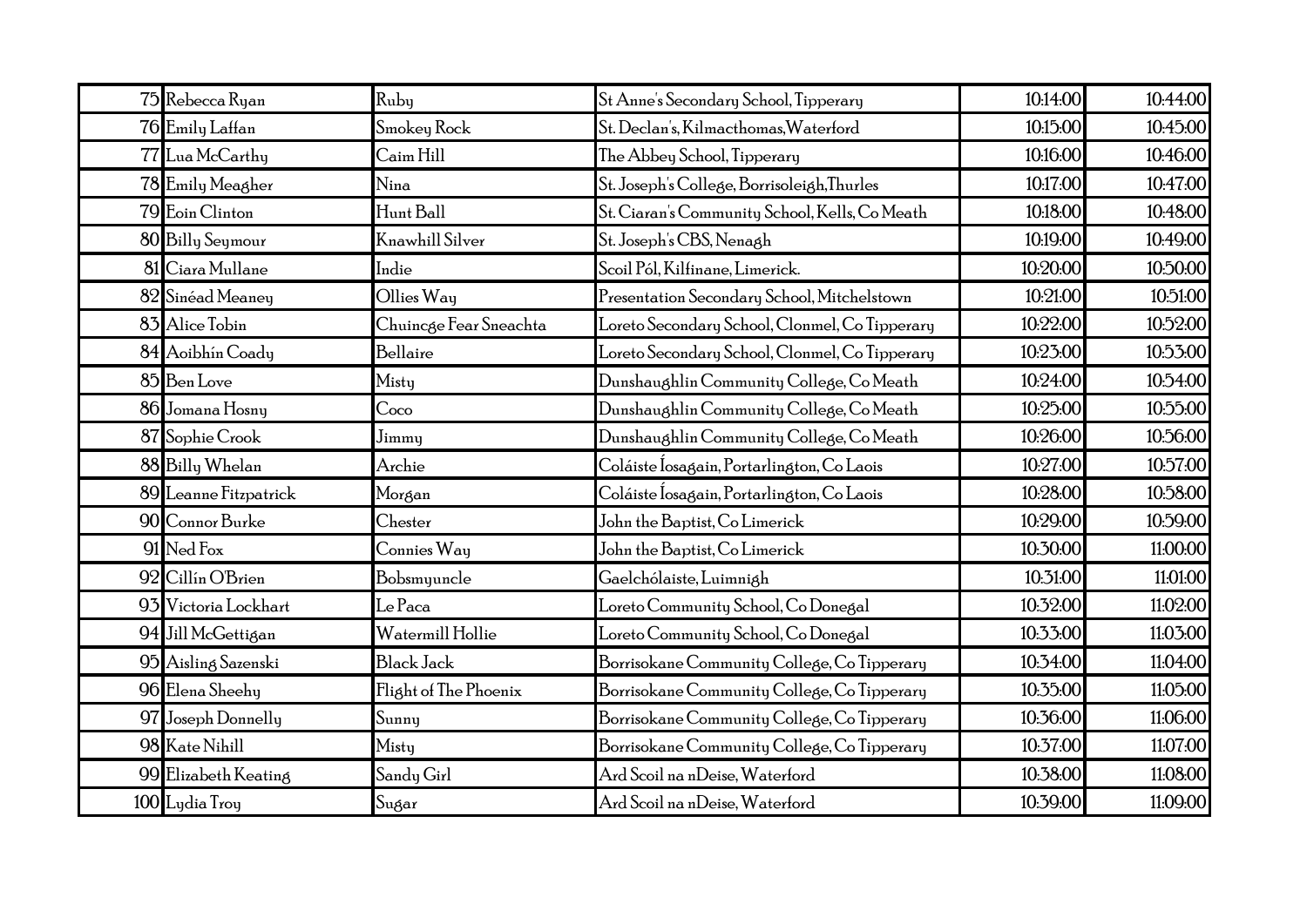| 101 Amy Mulrooney | Mister Gucci | Coláiste Pobail Osraí, Kilkenny | 10:40:00 | 11:10:00 |
|-------------------|--------------|---------------------------------|----------|----------|
|                   |              |                                 |          |          |
|                   |              |                                 |          |          |
|                   |              |                                 |          |          |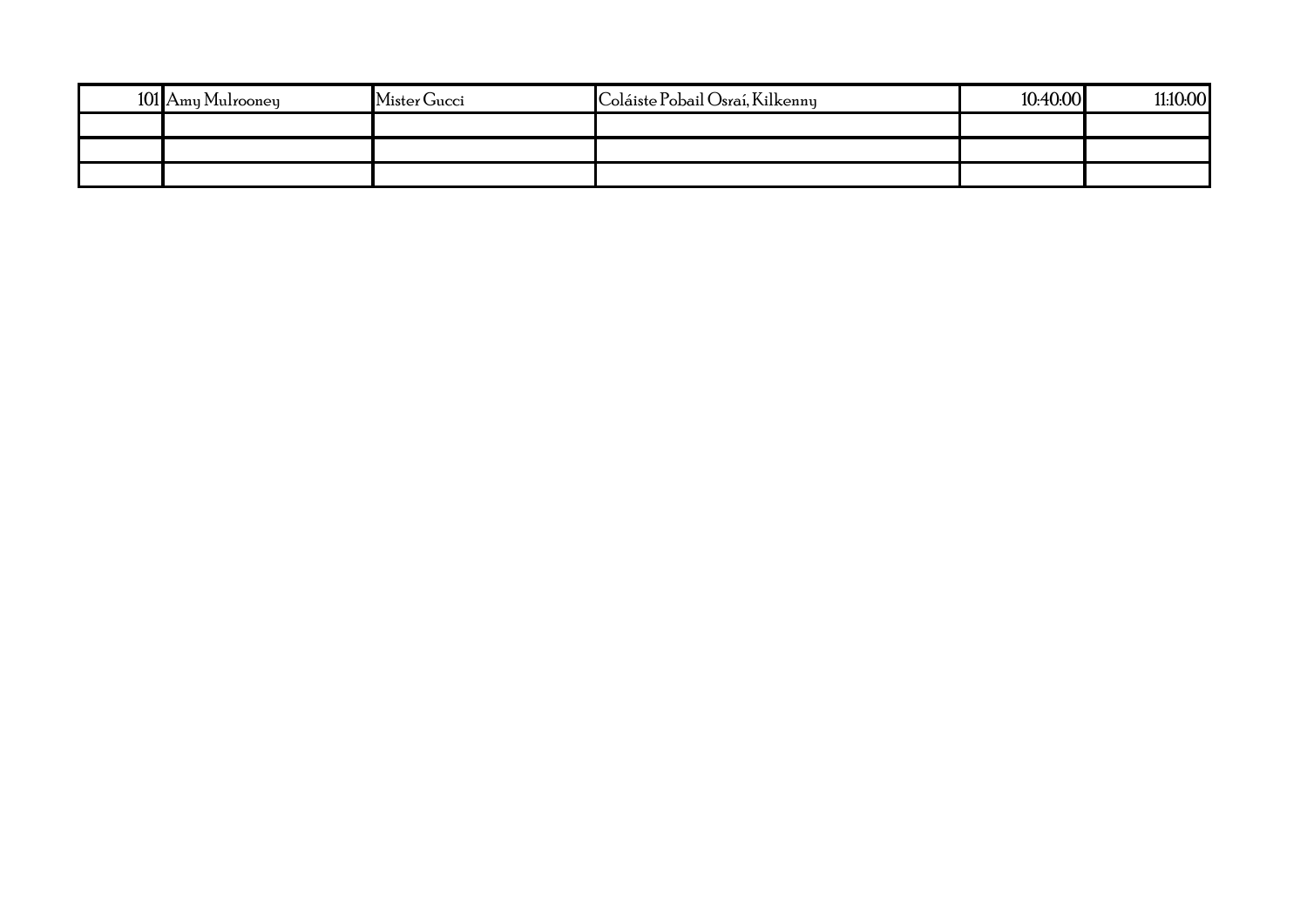|    | Junior Individuals     |                                 |                                         |                    |            |  |  |
|----|------------------------|---------------------------------|-----------------------------------------|--------------------|------------|--|--|
| No | Student                | Horse/Pony                      | School                                  | Tack<br>inspection | Start time |  |  |
|    | Anna Browne            | Creggrush Maggie                | Loreto College, Co Wexford              | 11:30:00           | 12:00:00   |  |  |
|    | 2 Katelyn Young (HC)   | Jack                            | Our Lady's Secondary School, Templemore | 11:31:00           | 12:01:00   |  |  |
|    | 3 Aoife Murphy         | Delta Breeze                    | Borris Vocational School, Co Carlow     | 11:32:00           | 12:02:00   |  |  |
|    | 4 Eamon Kavanagh       | Princess                        | Borris Vocational School, Co Carlow     | 11:33:00           | 12:03:00   |  |  |
|    | 5 Claire B. Kavanagh   | Dunrath Missy                   | Borris Vocational School, Co Carlow     | 11:34:00           | 12:04:00   |  |  |
|    | 6 Claire M. Kavanagh   | Buffy Babe                      | Borris Vocational School, Co Carlow     | 11:35:00           | 12:05:00   |  |  |
|    | 7 Megan Flood          | Henry                           | Borris Vocational School, Co Carlow     | 11:36:00           | 12:06:00   |  |  |
|    | 8 Stephen Lawlor       | Mullarney Lass                  | Borris Vocational School, Co Carlow     | 11:37:00           | 12:07:00   |  |  |
|    | 9 Michelle Kavanagh    | Tommy Zoom                      | Borris Vocational School, Co Carlow     | 11:38:00           | 12:08:00   |  |  |
|    | 10 Siobhan Ryan        | Celtic Touch                    | Borris Vocational School, Co Carlow     | 11:39:00           | 12:09:00   |  |  |
|    | 11 Hannah Murphy       | Murty                           | Borris Vocational School, Co Carlow     | 11:40:00           | 12:10:00   |  |  |
|    | 12 Hazel O'Sullivan    | Major                           | Borris Vocational School, Co Carlow     | 11:41:00           | 12:11:00   |  |  |
|    | 13 Grainne Harris (HC) | Rathmore Lass                   | Borris Vocational School, Co Carlow     | 11:42:00           | 12:12:00   |  |  |
|    | 14 Lauren Kavanagh     | Misty                           | Borris Vocational School, Co Carlow     | 11:43:00           | 12:13:00   |  |  |
|    | 15 Jack OLeary         |                                 | Borris Vocational School, Co Carlow     | 11:44:00           | 12:14:00   |  |  |
|    | 16 Cian Byrne          | Louggerald Billybob             | FCJ Bunclody, Co. Wexford               | 11:45:00           | 12:15:00   |  |  |
|    | 17 Martha Dunne        | Peperds Castle Donnie           | FCJ Bunclody, Co. Wexford               | 11:46:00           | 12:16:00   |  |  |
|    | 18 Jillian Byrne       | Bonnettsrath Kyleglass          | St. Leo's College, Carlow               | 11:47:00           | 12:17:00   |  |  |
|    | 19 Lorna Byrne         | Coolgarragh Benji               | St. Leo's College, Carlow               | 11:48:00           | 12:18:00   |  |  |
|    | 20 Ellen Kelly         | $\mathrm{Quantum}\,\mathrm{Qt}$ | St. Leo's College, Carlow               | 11:49:00           | 12:19:00   |  |  |
|    | 21 Holly Malone        | Letterdyfe Locke                | St. Leo's College, Carlow               | 11:50:00           | 12:20:00   |  |  |
|    | 22 Avril Kelly         | Our Lily                        | St. Leo's College, Carlow               | 11:51:00           | 12:21:00   |  |  |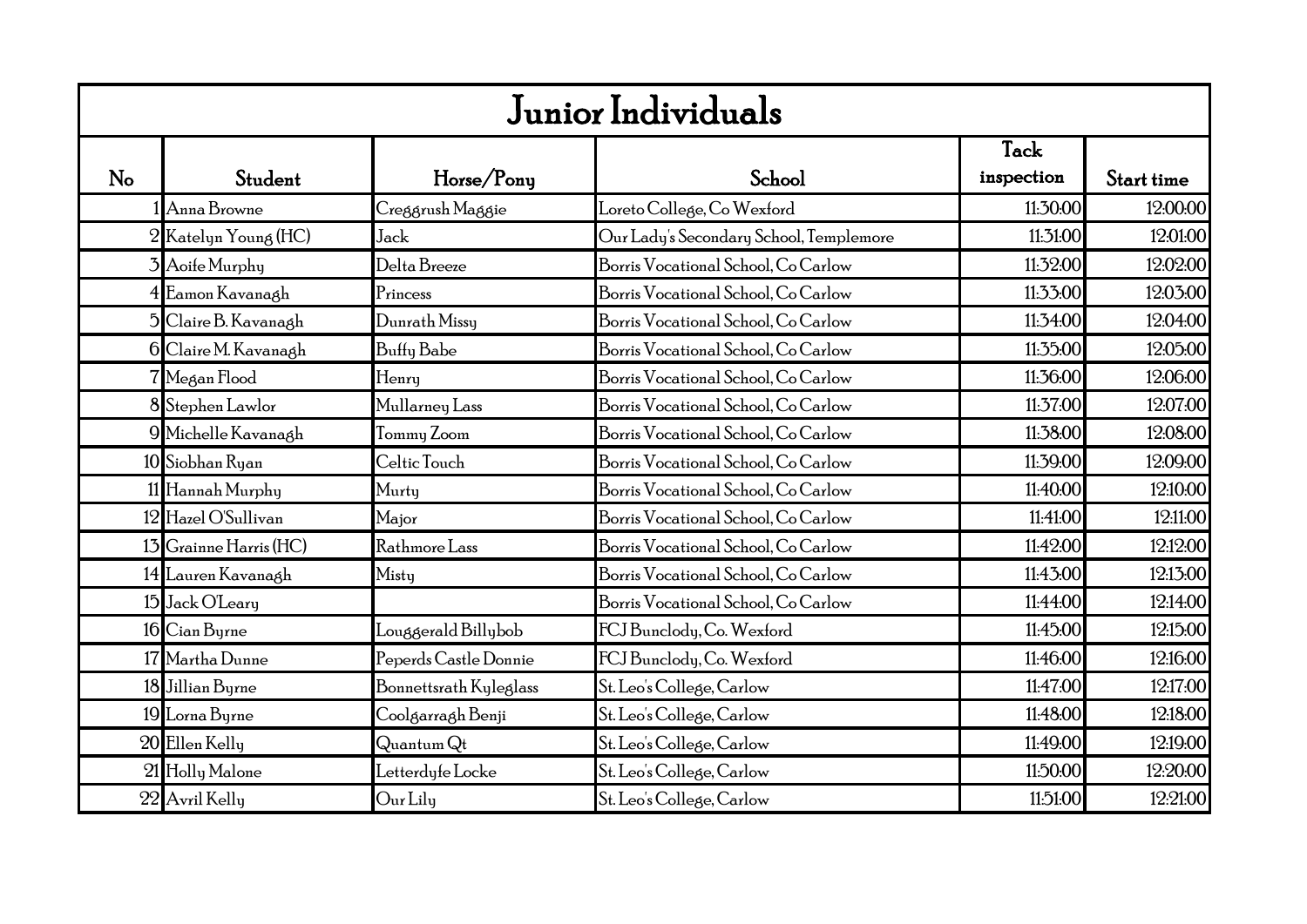| 23 Kate Byrne               | Bonnettsrath Kyleglass | St. Leo's College, Carlow                    | 11:52:00 | 12:22:00 |
|-----------------------------|------------------------|----------------------------------------------|----------|----------|
| 24 Ciara Kavanagh           | Lester Banner          | St. Leo's College, Carlow                    | 11:53:00 | 12:23:00 |
| 25 Megann Ferry             | Perfect Puzzel         | Loreto Community School,Donegal              | 11:54:00 | 12:24:00 |
| 26 Shane Cleary             | Stripes                | Duiske College, Co Kilkenny                  | 11:55:00 | 12:25:00 |
| 27 Jennifer Frisby          | Knockrun Misty Morn    | Coláiste Pobail Osraí, Co Kilkenny           | 11:56:00 | 12:26:00 |
| 28 Bryan Bourke             | Cillbhrid Pippa        | Our Lady's Secondary School, Templemore      | 11:57:00 | 12:27:00 |
| 29 Lorna Murphy             | Tik Tok Copper         | St Mary's, Charleville, Co Cork              | 11:58:00 | 12:28:00 |
| 30 Abbie Fitzgibbon         | Cregane Copper         | St Mary's, Charleville, Co Cork              | 11:59:00 | 12:29:00 |
| 31 Aibhe Houghton           | Penny                  | St Mary's, Charleville, Co Cork              | 12:00:00 | 12:30:00 |
| 32 Caoimhe Collins          | Allenspark Thunder     | St Mary's, Charleville, Co Cork              | 12:01:00 | 12:31:00 |
| 33 Ailbhe Matthews          | Spritley Warrior       | St. Columbus, White Church, Dublin           | 12:02:00 | 12:32:00 |
| <b>34</b> Carlise Comerford |                        | Castlecomer Community School, Co Kilkenny    | 12:03:00 | 12:33:00 |
| 35 Sarah Dalton             | Forest                 | Castlecomer Community School, Co Kilkenny    | 12:04:00 | 12:34:00 |
| 36 Niamh Redmond            | Little Romeo           | St Mary's Secondary School, New Ross         | 12:05:00 | 12:35:00 |
| 37 Eabha Murphy             | Myries Dream           | Presentation Secondary School, Kilkenny      | 12:06:00 | 12:36:00 |
| 38 Anna Mai Dwan            | Daithi                 | Presentation Secondary School, Kilkenny      | 12:07:00 | 12:37:00 |
| 39 Tom O'Shea               | Foxhill Misty          | Good Counsel College, New Ross               | 12:08:00 | 12:38:00 |
| 40 Jack W Ryan              | Deerpark Superman      | Good Counsel College, New Ross               | 12:09:00 | 12:39:00 |
| 41 James Connick            | Kilcahill Paddy        | Good Counsel College, New Ross               | 12:10:00 | 12:40:00 |
| 42 Mikey Fogarty            | Finnegan               | Good Counsel College, New Ross               | 12:11:00 | 12:41:00 |
| 43 Killian Murphy           | Hector                 | Good Counsel College, New Ross               | 12:12:00 | 12:42:00 |
| 44 Richard Kenneally        | Sally                  | Good Counsel College, New Ross               | 12:13:00 | 12:43:00 |
| 45 Holly Hutchinson         | Nero's Drea            | Kilkenny College, Castlecomer Road, Kilkenny | 12:14:00 | 12:44:00 |
| 46 Richard Quirke           | Jess                   | Kilkenny College, Castlecomer Road, Kilkenny | 12:15:00 | 12:45:00 |
| 47 Ava Chamney              | Tommy                  | Kilkenny College, Castlecomer Road, Kilkenny | 12:16:00 | 12:46:00 |
| 48 Tara Wakeham             | Darcy                  | Kilkenny College, Castlecomer Road, Kilkenny | 12:17:00 | 12:47:00 |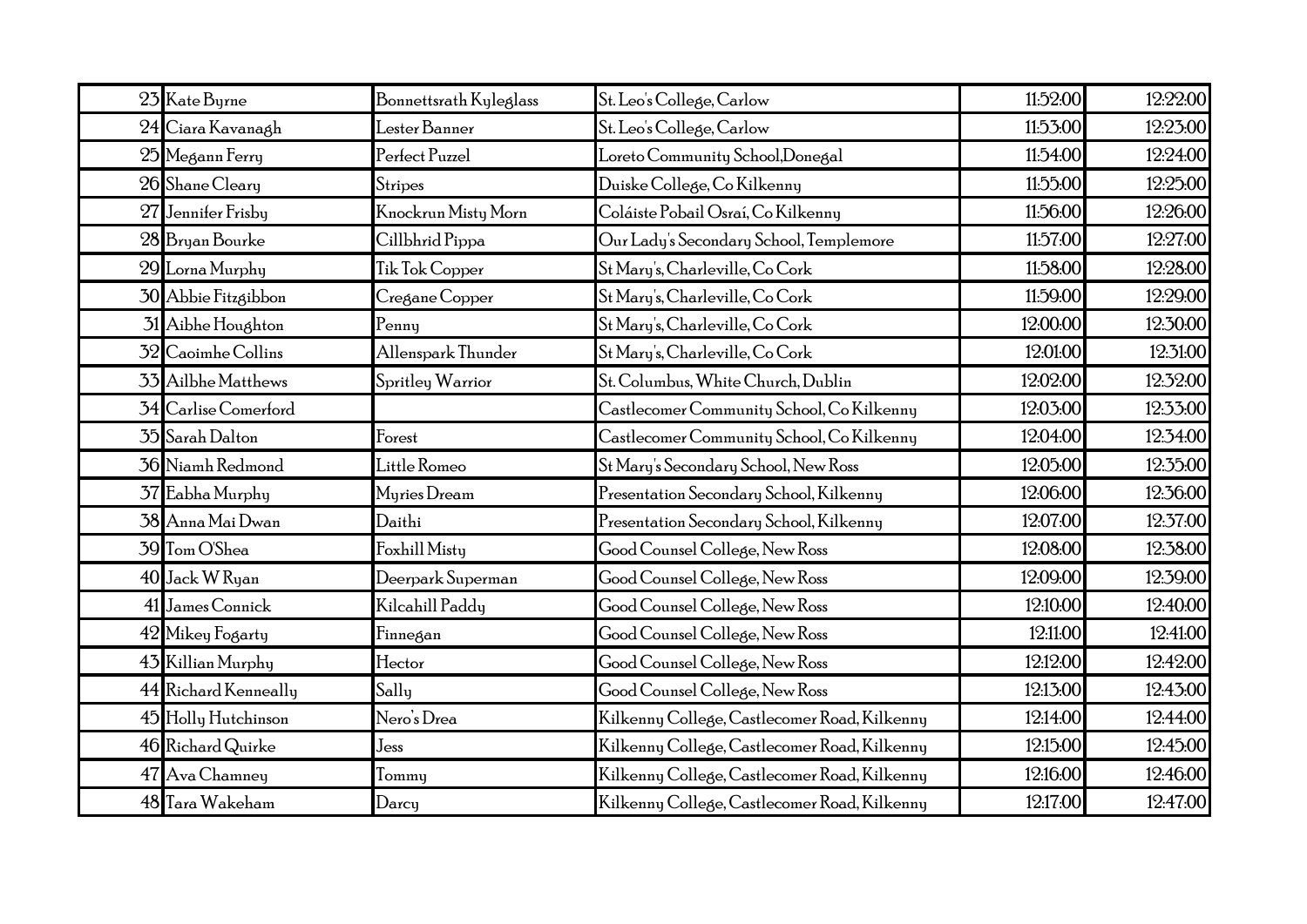| 49 Grace Jackson       | Kelly's Moyanna       | 12:18:00<br>Kilkenny College, Castlecomer Road, Kilkenny | 12:48:00 |
|------------------------|-----------------------|----------------------------------------------------------|----------|
| 50 Sophie Bolger       | Good Morning Major    | 12:19:00<br>Kilkenny College, Castlecomer Road, Kilkenny | 12:49:00 |
| 51 Zeta Ashmore        | Castle Sunny Jim      | 12:20:00<br>Kilkenny College, Castlecomer Road, Kilkenny | 12:50:00 |
| 52 Kiel Smyth Carrigan | Ozzu                  | 12:21:00<br>Kilkenny College, Castlecomer Road, Kilkenny | 12:51:00 |
| 53 Ella Byrne          | Paulbeg Cointreau     | 12:22:00<br>Coláiste Bhríde, Carnew, Co Wicklow          | 12:52:00 |
| 54 Abbie O'Brien       | Troy                  | 12:23:00<br>Castletroy College, Co Limerick              | 12:53:00 |
| 55 Bernard Leahy       |                       | 12:24:00<br>Coláiste Iósaef, Limerick                    | 12:54:00 |
| 56 Bryan Murphy        |                       | 12:25:00<br>Glenstal Abbey, Co Limerick                  | 12:55:00 |
| 57 Ben McCartan        | Sam                   | 12:26:00<br>Glenstal Abbey, Co Limerick                  | 12:56:00 |
| 58 Tadgh Magner        | Roger                 | 12:27:00<br>Glenstal Abbey, Co Limerick                  | 12:57:00 |
| 59 Sarah Jane Cooke    | Clydagh Dew           | 12:28:00<br>John the Baptist, Co Limerick                | 12:58:00 |
| 60 Katey Dalton        | Sandy                 | 12:29:00<br>John the Baptist, Co Limerick                | 12:59:00 |
| 61 Alan Gleeson        | Patch                 | 12:30:00<br>John the Baptist, Co Limerick                | 13:00:00 |
| 62 Mollie McKeogh      | Coral Cailin Grey     | 12:31:00<br>John the Baptist, Co Limerick                | 13:01:00 |
| 63 Connor Hannon       | Maximus the First     | 12:32:00<br>John the Baptist, Co Limerick                | 13:02:00 |
| 64 Siobhan Hayes       | Queen Lizzie          | 12:33:00<br>Scoil Pól, Kilfinane, Limerick               | 13:03:00 |
| 65 Rachel Lynn         | Clonlaras             | 12:34:00<br>Loreto College, Mullingar                    | 13:04:00 |
| 66 Mya Smith           | Charlie               | 12:35:00<br>Kildare Town Community School, Kildare       | 13:05:00 |
| 67 Steven Page         | Jacko                 | 12:36:00<br>Kildare Town Community School, Kildare       | 13:06:00 |
| 68 Tom Murphy          | Bobby Joe             | 12:37:00<br>Meanscoil na mBraithre, Kilkenny             | 13:07:00 |
| 69 Sophie Carroll      | Dexter                | 12:38:00<br>Newbridge College, Kildare                   | 13:08:00 |
| 70 Charlie O'Dwyer     | <b>B-Boola Bailey</b> | 12:39:00<br>Newbridge College, Kildare                   | 13:09:00 |
| 71 Leah Ross           | Beyond Precision      | 12:40:00<br>Newbridge College, Kildare                   | 13:10:00 |
| 72 Niamh Behan         | Mullabaloo            | 12:41:00<br>Newbridge College, Kildare                   | 13:11:00 |
| 73 Niamh Flinter       | Classie Lass          | 12:42:00<br>Newbridge College, Kildare                   | 13:12:00 |
| 74 Alanna Kelly        | Killington Lady       | 12:43:00<br>Newbridge College, Kildare                   | 13:13:00 |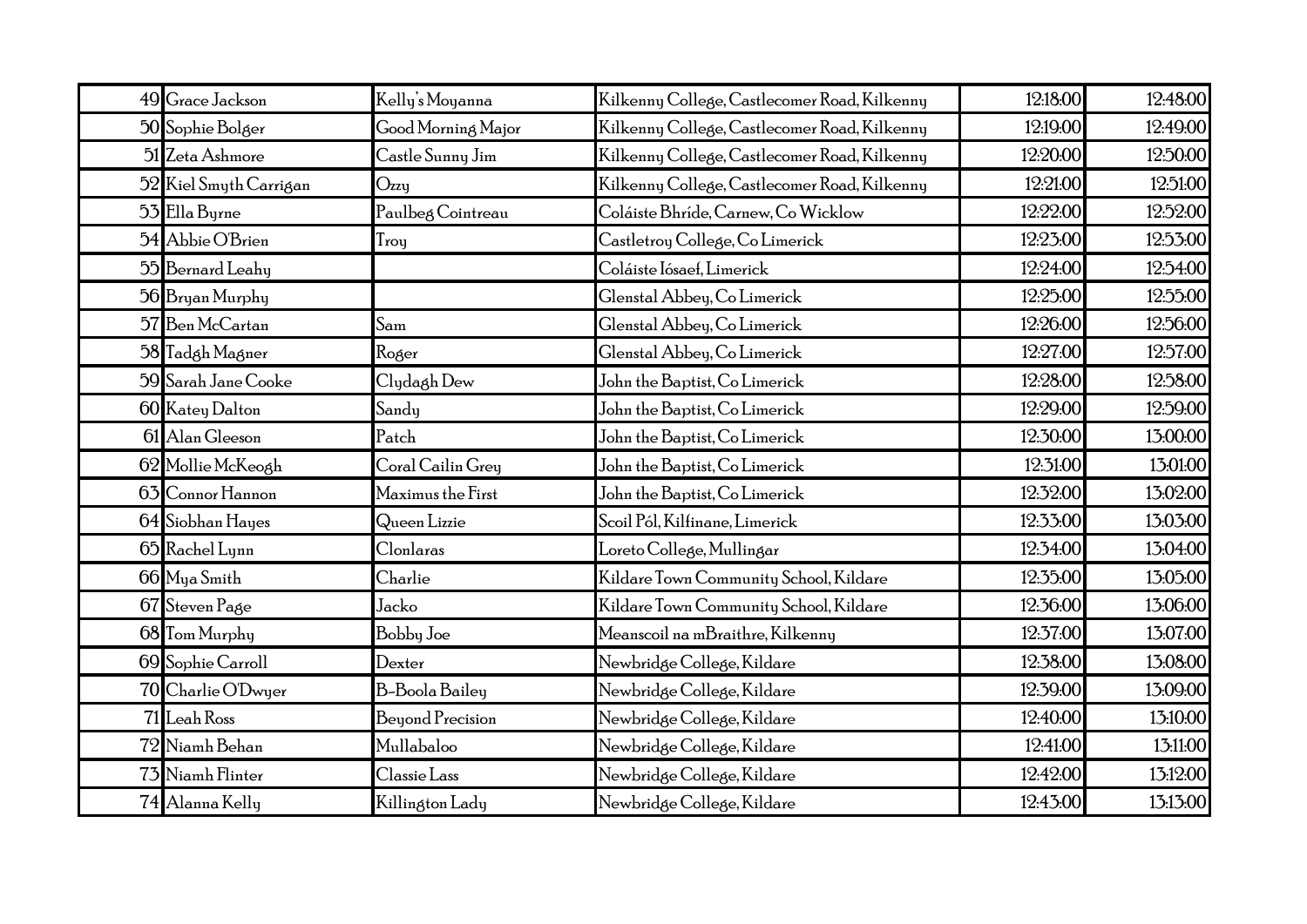| 75 Ella Kelly          | Camira Pride      | Newbridge College, Kildare                | 12:44:00 | 13:14:00 |
|------------------------|-------------------|-------------------------------------------|----------|----------|
| 76 Aoife Woods         | Mol The Wol       | Our Lady of Lourdes, New Ross             | 12:45:00 | 13:15:00 |
| 77 Mary Hickey         |                   | Presentation De La Salle, Bagenalstown    | 12:46:00 | 13:16:00 |
| 78 Emma Lynch          | Trouper           | Portlaoise College, Co Laois              | 12:47:00 | 13:17:00 |
| 79 Cathal Persse (HC)  | Coloured Tommy    | Scoil Aireagail, Ballyhale, Co Kilkenny   | 12:48:00 | 13:18:00 |
| 80 Charlie Hart        | Light in the Eye  | Scoil Chonglais, Baltinglass, Co Wicklow  | 12:49:00 | 13:19:00 |
| 81 David Fox           | Jack              | Scoil Chonglais, Baltinglass, Co Wicklow  | 12:50:00 | 13:20:00 |
| 82 Mark Murtagh        | Clover/Roxy       | St. Kevin's Community College, Dunlavin   | 12:51:00 | 13:21:00 |
| 83 Paige Conway        | Sammy Star        | St. Kevin's Community College, Dunlavin   | 12:52:00 | 13:22:00 |
| 84 Molly Cowley        | Chocolate         | St. Kevin's Community College, Dunlavin   | 12:53:00 | 13:23:00 |
| 85 Sophie Evans Keogh  | Tia               | St. Kevin's Community College, Dunlavin   | 12:54:00 | 13:24:00 |
| 86 Eoin Staples        | Rock Side Ruby    | St Peter's College, Co Wexford            | 12:55:00 | 13:25:00 |
| 87 Michael Cullen      | Jack              | St Peter's College, Co Wexford            | 12:56:00 | 13:26:00 |
| 88 James Cullen        | Mulladuff         | St Peter's College, Co Wexford            | 12:57:00 | 13:27:00 |
| 89 Ciara Moore         | Sunflower         | Presentation Secondary School, Co Wexford | 12:58:00 | 13:28:00 |
| 90 Mollie Graham       | Dandy             | St Mary's College, Arklow                 | 12:59:00 | 13:29:00 |
| 91 Isobel Radford-Dodd | Kilure Prince     | Templecarrig School, Greystones           | 13:00:00 | 13:30:00 |
| 92 Róisín Mangan       | Rockstar Diamond  | East Glendalough School, Co Wicklow       | 13:01:00 | 13:31:00 |
| 93 Tríona Ryan         | Prince            | Loreto Secondary School, Clonmel          | 13:02:00 | 13:32:00 |
| 94 Tory Byrne          | Midnight Diamond  | Villiers School, Limerick                 | 13:03:00 | 13:33:00 |
| 95 Laura Archdeacon    | Grey Brook Miller | Scoil Mhuire, Knaturk, Co Cork            | 13:04:00 | 13:34:00 |
| 96 Jessica Halley      | Bunabha Patch     | Ard Scoil na Mara, Tramore                | 13:05:00 | 13:35:00 |
| 97 Patrick O'Callaghan | Silver            | The Abbey School, Tipperary               | 13:06:00 | 13:36:00 |
| 98 David Russell       | Gunner Go         | The Abbey School, Tipperary               | 13:07:00 | 13:37:00 |
| 99 Toby Lambe          | Gamespirit Japica | Christian Brothers, Thurles               | 13:08:00 | 15:58:00 |
| 100 Paddy Sheeran      | Fairy Star        | Cistercian College, Roscrea               | 13:09:00 | 13:39:00 |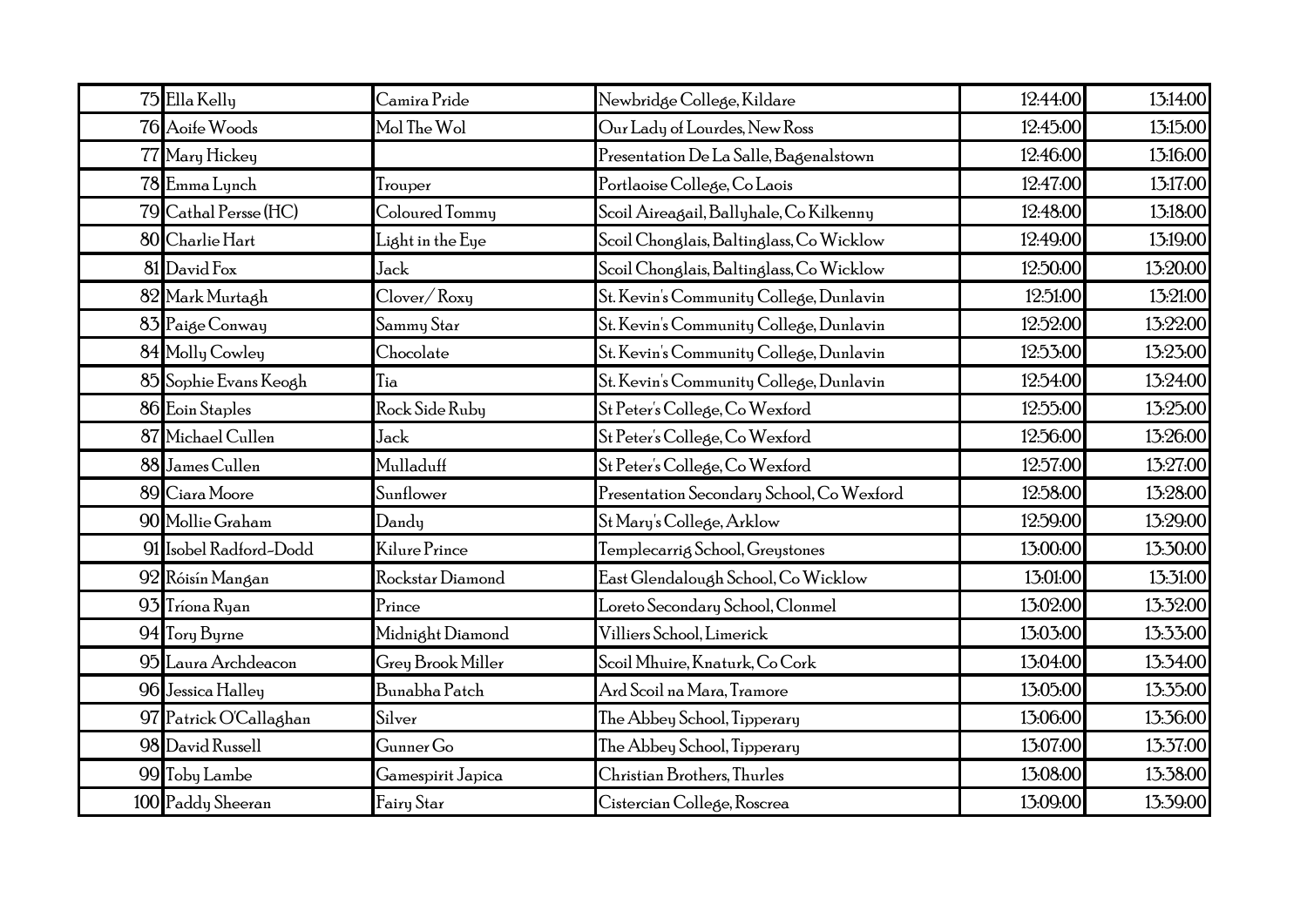| 101 Julie McDonald         | Zina the Princess Warrior | Heywood Community College, Laois        | 13:10:00 | 13:40:00 |
|----------------------------|---------------------------|-----------------------------------------|----------|----------|
| 102 Jessica McKinney-Perry | Parker Molloy             | Holy Child School, Killiney             | 13:11:00 | 13:41:00 |
| 103 Emer McMullan          | Knockgraffon Girl         | Loreto College, Dublin                  | 13:12:00 | 15:42:00 |
| 104 Eimear Jackman         | Pepper Lass               | Loreto College, Co Wexford              | 13:13:00 | 13:43:00 |
| 105 Laura Ryan             | Monmurry Serendipity      | Ramsgrange Community School, Co Wexford | 13:14:00 | 13:44:00 |
| 106 Aimee Toner            | Glenmore Lady             | Newtown School, Waterford               | 13:15:00 | 13:45:00 |
| 107 Holly Morrissey        | Apollo                    | Our Lady's Secondary School, Waterford  | 13:16:00 | 13:46:00 |
| 108 Anna Walsh             | My Kilrush Lad            | Scoil Mhuire, Carrick-on-Suir           | 13:17:00 | 13:47:00 |
| 109 Ava Lynch              | For Sure                  | Scoil Mhuire, Carrick-on-Suir           | 13:18:00 | 13:48:00 |
| 110 Rachel O'Shea          | Ginger                    | Scoil Mhuire, Carrick-on-Suir           | 13:19:00 | 15:49:00 |
| 111 Nadine Dunne           | Kells Cross               | St Ciaran's Community School, Kells     | 13:20:00 | 13:50:00 |
| 112 Paddy Finegan          | Fire Blaze                | St Ciaran's Community School, Kells     | 13:21:00 | 13:51:00 |
| 113 Luke Galligan          | Flash                     | St Ciaran's Community School, Kells     | 13:22:00 | 13:52:00 |
| 114 Sarah Seymour          | Strapping Silver          | St Mary's Secondary School, Nenagh      | 13:23:00 | 13:53:00 |
| 115 Ellie Spain            | Alvin                     | St Mary's Secondary School, Nenagh      | 13:24:00 | 13:54:00 |
| 116 Nano McCarthy          | Luigi                     | St. Anne's Secondary School, Tipperary  | 13:25:00 | 13:55:00 |
| 117 Leah Carey             | Tayto                     | St. Anne's Secondary School, Tipperary  | 13:26:00 | 13:56:00 |
| 118 Kate Foley             | Rockmount Hannah          | St. Declan's, Kilmacthomas, Waterford   | 13:27:00 | 13.57.00 |
| 119 Daisy Sheerin          | Ruby                      | St. Declan's, Kilmacthomas, Waterford   | 13:28:00 | 13:58:00 |
| 120 Rachel O'Connell       | Jumplederry Flash         | St. Joseph's College, Thurles           | 13:29:00 | 13.59.00 |
| 121 Sarah Fitzpatrick      | Shanbo John               | The King's Hospital School, Dublin 20   | 13:30:00 | 14:00:00 |
| 122 Isabelle Forde         | Boswell Lady Luck         | Ursuline Convent, Thurles               | 13:31:00 | 14:01:00 |
| 123 Aoife Murphy           | Creggrush Summer          | Ursuline Convent, Thurles               | 13:32:00 | 14:02:00 |
| 124 Kate Hayes             | Joey                      | Ursuline Convent, Thurles               | 13:33:00 | 14:03:00 |
| 125 Katie McCarthy         | Rathconna Particia        | Ursuline Convent, Thurles               | 13:34:00 | 14:04:00 |
| 126 Ciara Kelly            | Judy Sunshine             | Ursuline Convent, Thurles               | 13:35:00 | 14:05:00 |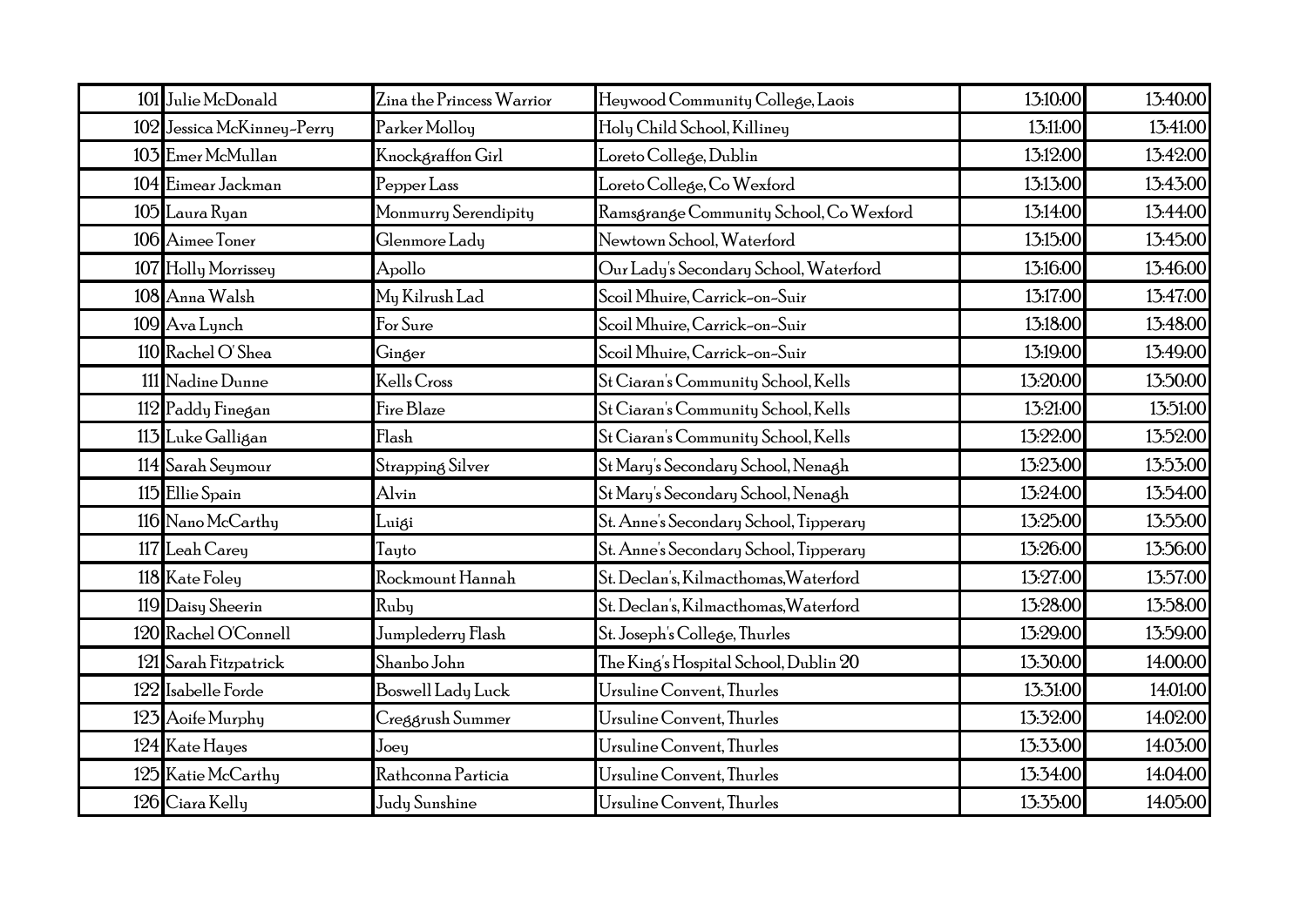| 127 Laura Ryan          | Karna Jewel           | Ursuline Convent, Thurles              | 13:36:00 | 14:06:00 |
|-------------------------|-----------------------|----------------------------------------|----------|----------|
| 128 Iasbelle Turrell    | Eala Liath            | Ursuline Convent, Thurles              | 13:37:00 | 14:07:00 |
| 129 Aine Nugent         | Greenfield Lady Grey  | Waterpark College, Waterford           | 13:38:00 | 14:08:00 |
| 130 Ella Byrne          | Paulbeg Sapphire      | Coláiste Bhríde, Carnew, Co Wicklow    | 13:39:00 | 14:09:00 |
| 131 Katie Nolan         | Yogi                  | Coláiste Bhríde, Carnew, Co Wicklow    | 13:40:00 | 14:10:00 |
| 132 Catriona Doyle      | Garryfine Cross       | Coláiste Bhríde, Carnew, Co Wicklow    | 13:41:00 | 14:11:00 |
| 133 Aaron O'Hara        | H.L. Ritz             | Coláiste Bhríde, Carnew, Co Wicklow    | 13:42:00 | 14:12:00 |
| 134 Stephen Sharry      | Blossy                | Coláiste Bhríde, Carnew, Co Wicklow    | 13:43:00 | 14:13:00 |
| 135 Adam Hadden         | Herbie                | Coláiste Bhríde, Carnew, Co Wicklow    | 13:44:00 | 14:14:00 |
| 136 Conor Wafer         | George                | Coláiste Bhríde, Carnew, Co Wicklow    | 13:45:00 | 14:15:00 |
| 137 Rachel D'Arcy       | Jessie                | Coláiste Bhríde, Carnew, Co Wicklow    | 13:46:00 | 14:16:00 |
| 138 Tegan Vietch        | Winner Alright        | Creagh College, Gorey, Co Wexford      | 13:47:00 | 14:17:00 |
| 139 Layla Waters        | Ozzie                 | Creagh College, Gorey, Co Wexford      | 15:48:00 | 14:18:00 |
| 140 Emma Carton         | Bobbing Robin         | Gorey Community School, Co Wexford     | 13:49:00 | 14:19:00 |
| 141 Michelle Hughes     | Curious Daisy         | Gorey Community School, Co Wexford     | 13.50.00 | 14:20:00 |
| 142 Ruby Annesley-Doyle | Blue                  | Gorey Community School, Co Wexford     | 13:51:00 | 14:21:00 |
| 143 Tom hayden          | Gallows Heathers Den  | Presentation Secondary School, Thurles | 13.52.00 | 14:22:00 |
| 144 Jessica Kenny       | Inch Fee              | Presentation Secondary School, Thurles | 13.53.00 | 14:23:00 |
| 145 Hannah Flynn        | Junior                | Presentation Secondary School, Thurles | 13:54:00 | 14:24:00 |
| 146 Kara Stanbridge     | Cheaver Hill Sunshine | Alexandra College, Dublin              | 13.55.00 | 14:25:00 |
| 147 Elle Collins        | Fifty Joules          | Alexandra College, Dublin              | 13.56.00 | 14:26:00 |
| 148 Ava Fitzpatrick     | Atlantic Girl         | Alexandra College, Dublin              | 13.57.00 | 14:27:00 |
| 149 Conor Conway        | Heidi                 | CBS Secondary School, New Ross,        | 13.58.00 | 14:28:00 |
| 150 Ellen Ronan         | Tír na nÓg            | CBS Secondary School, New Ross,        | 13:59:00 | 14:29:00 |
| 151 Isabel Gill         | Major Tom             | Loreto Secondary School, Kilkenny      | 14:00:00 | 14:30:00 |
| 152 Lieke Hoban         | Poppy                 | Loreto Secondary School, Kilkenny      | 14:01:00 | 14:31:00 |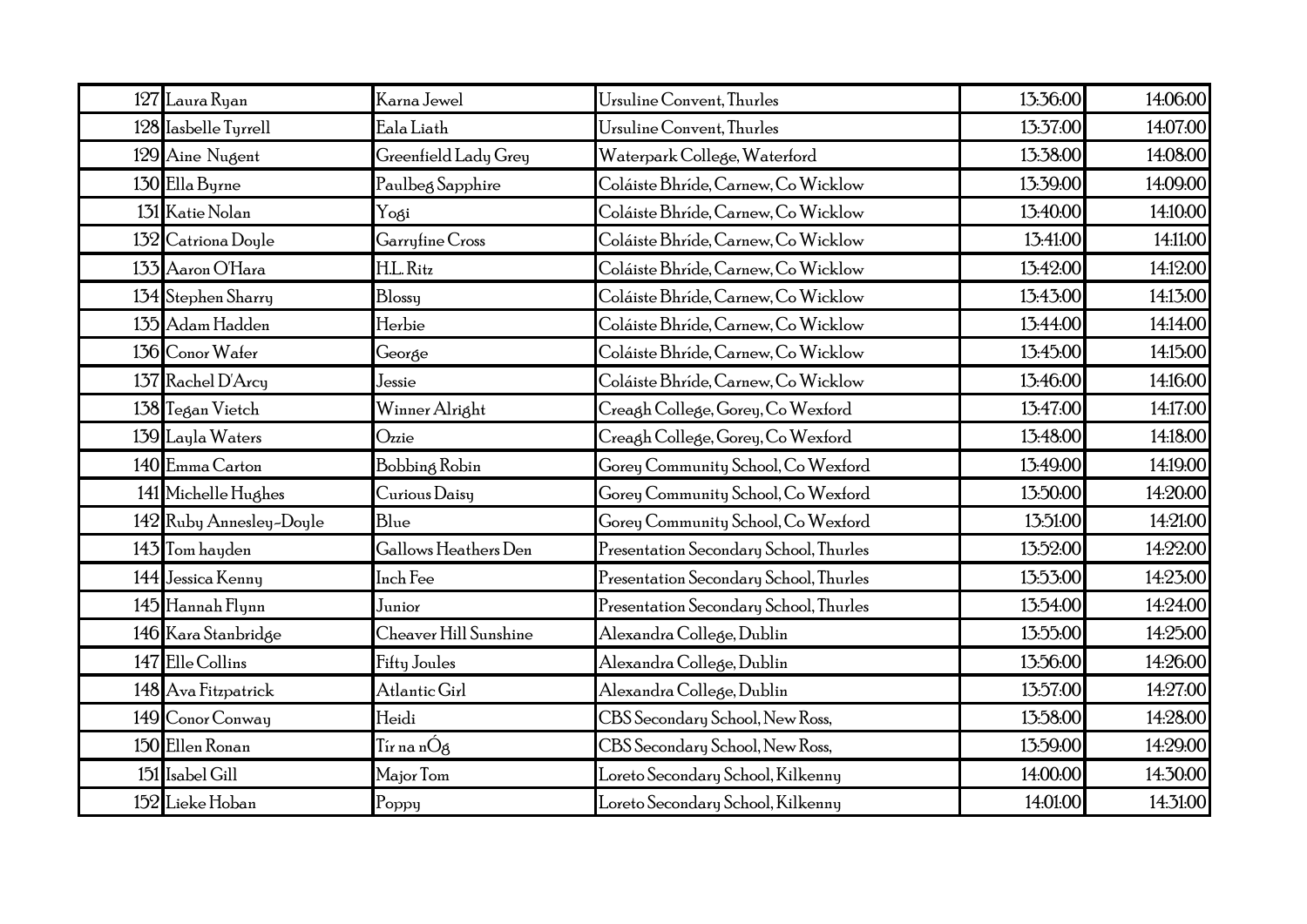| 153 Ciara Hoban           | Billy   | Loreto Secondary School, Kilkenny             | 14:02:00 | 14:32:00 |
|---------------------------|---------|-----------------------------------------------|----------|----------|
| 154 Mary Hickey           |         | Presentation De La Salle, Bagenalstown        | 14:03:00 | 14:33:00 |
| 155 Cliona Mitchell       | Mac     | Scoil Mhuire, Meath                           | 14:04:00 | 14:34:00 |
| 156 Hannah Landy          | Holly   | St Brendans Comminity School, Birr, Co Offaly | 14:05:00 | 14:35:00 |
| 157 Katie Moran           | Chester | St Brendans Comminity School, Birr, Co Offaly | 14:06:00 | 14:36:00 |
| 158 Damian Loughnane (HC) | Diamond | St Brendans Comminity School, Birr, Co Offaly | 14:07:00 | 14:37:00 |
|                           |         |                                               |          |          |